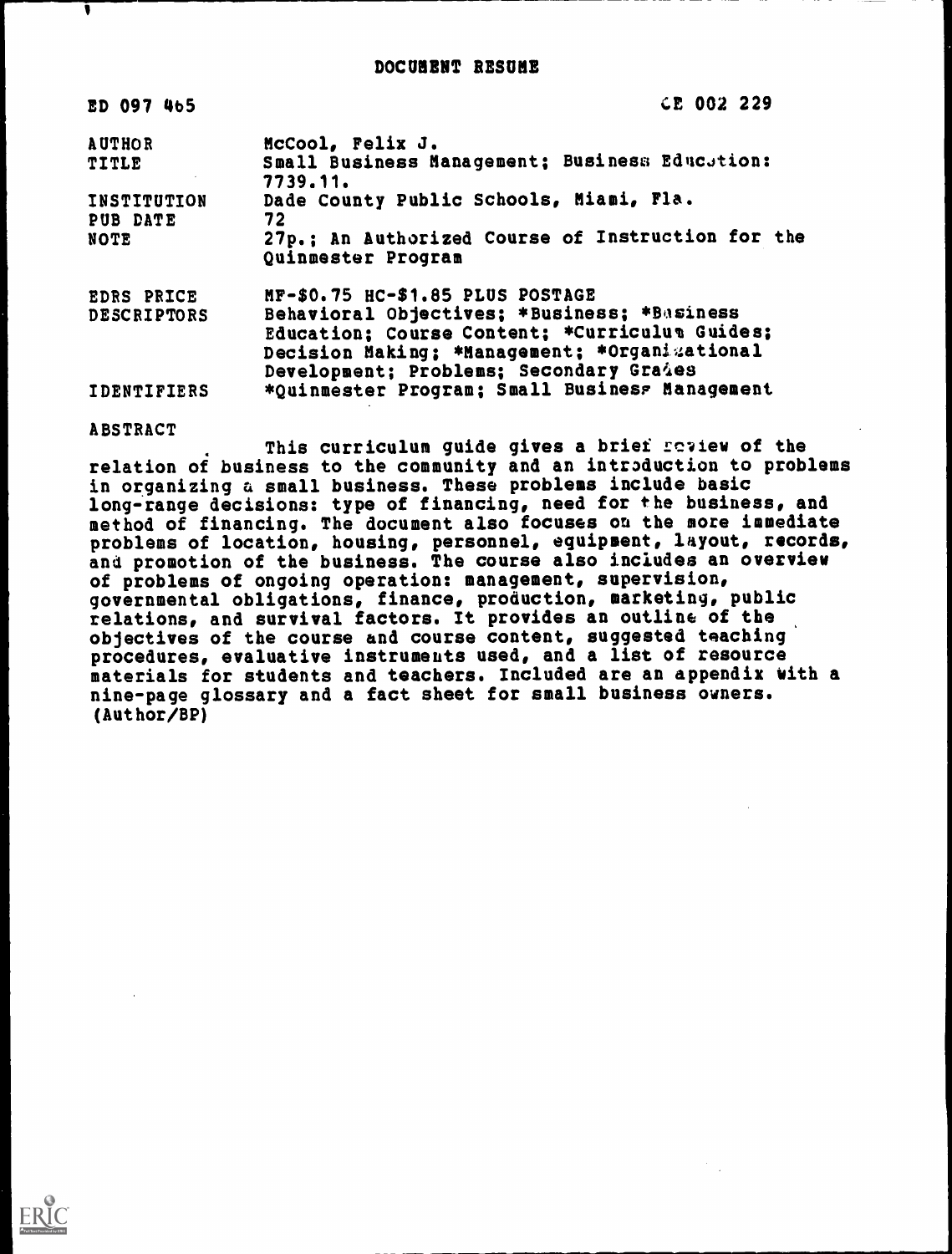BEST COPY AVAILABLE

()FRARTYEN' OF HEALTH FDUCAr C.; I, 4ATIoNa r



# SNIALI, BUSINESS MANAGEMENT

Business Education-7739,11 (New: 7604,11)

# DIVISION OF INSTRUCTION=1971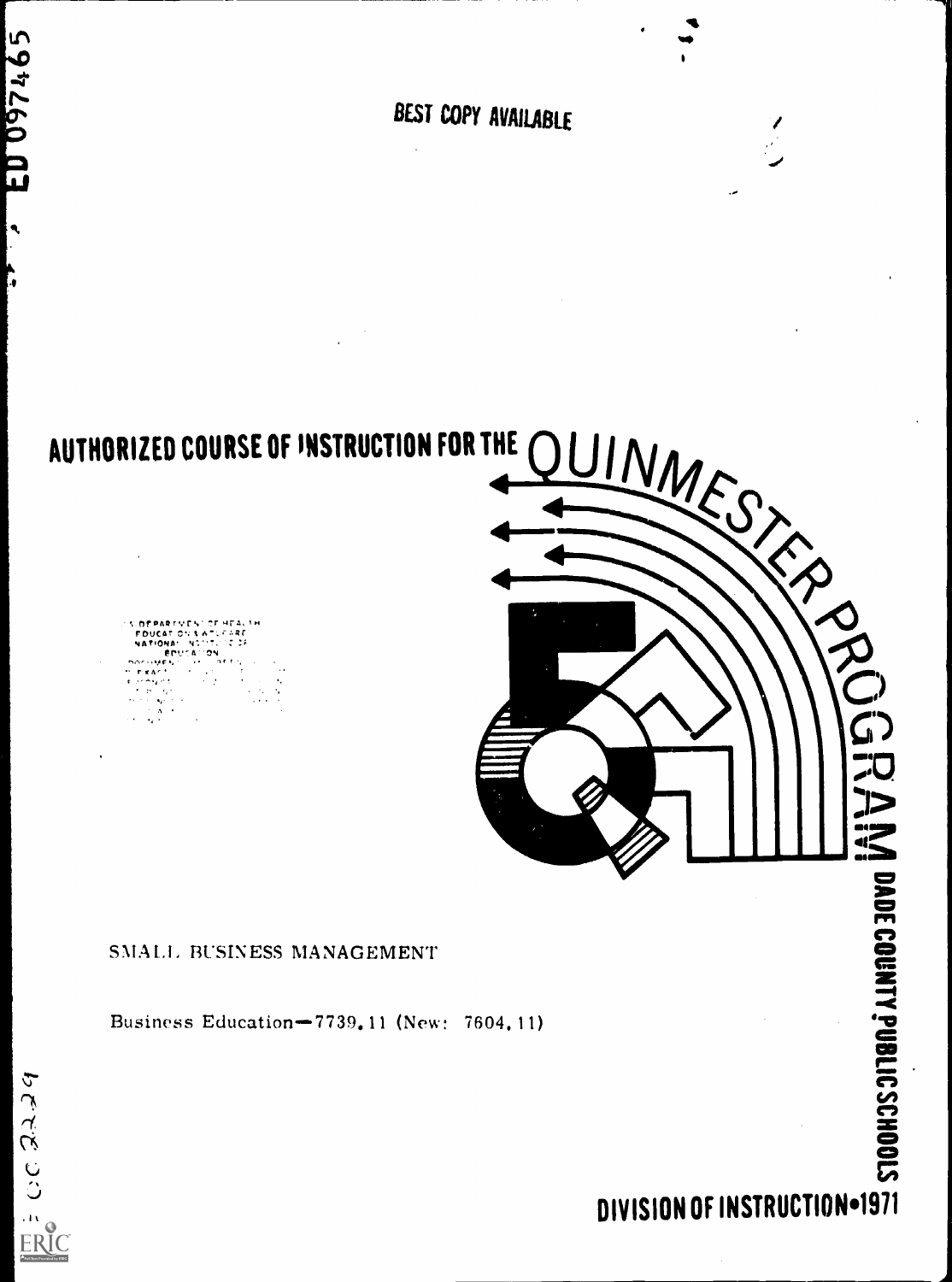# **BEST COPY AVAILABLE**

SMALL BUGINESS MANAGEMENT

7739.11 (New: 7604.11)

Business Education

Written by Felix J. McCool And Approved by the Business Education Steering Committee For Quinmester Courses

for the

DIVISION OF INSTRUCTION Dade County Public Schools Miami, FL 33132 1972



ED 097465

|<br>|•

l.

 $\frac{1}{2}$  A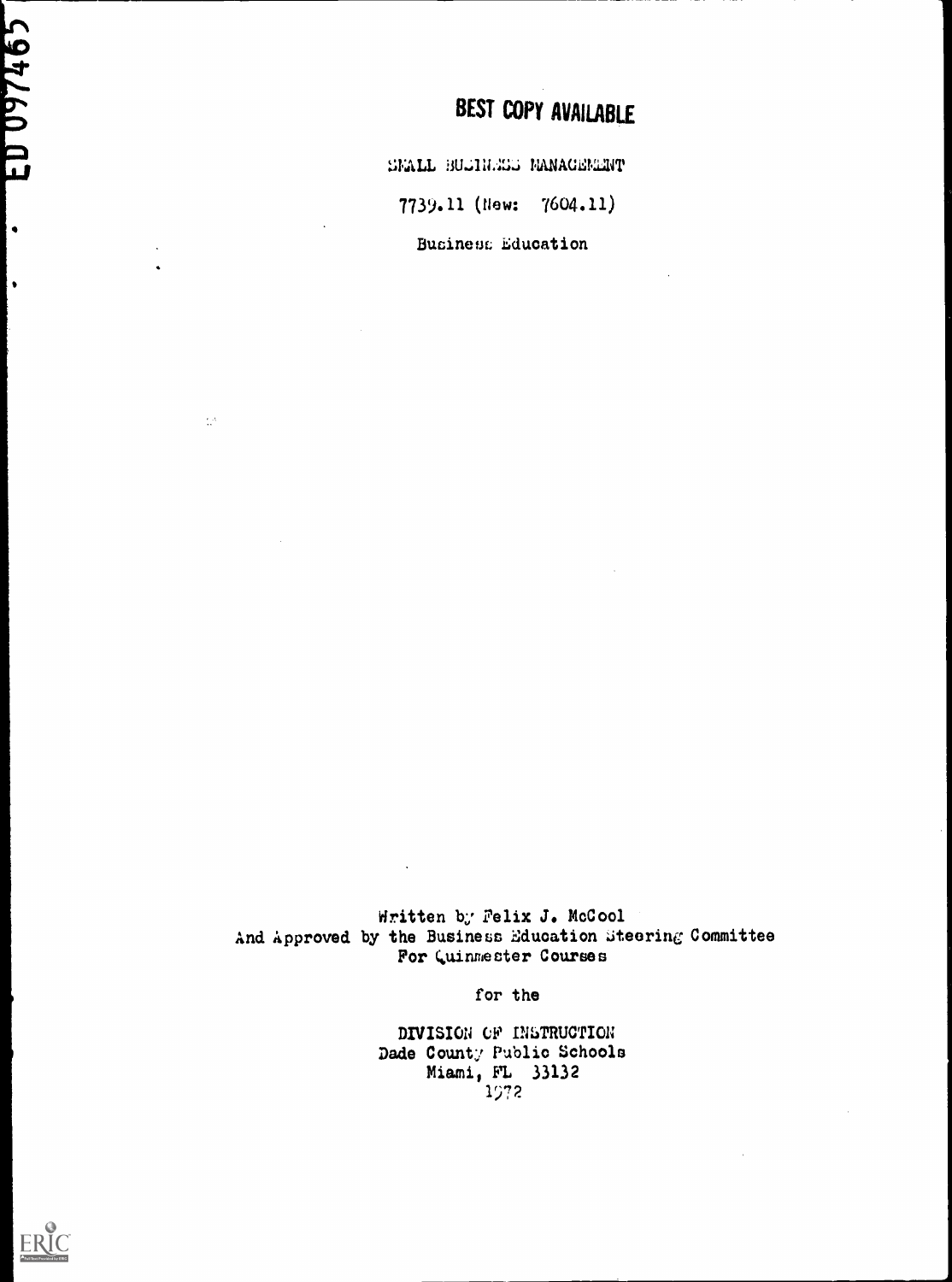## DADE COUNTY SCHOOL BOARD

Mr. William Lehman, Chairman Mr. G. Holmes Braddock, Vice-Chairman Mrs. Ethel Beckham Mrs. Cruteher Harrison Mrs. Anna Brenner Meyers Dr. Ben Sheppard Mr. William H. Turner

Dr. E. L. WhIgham, Superintendent of Schools Dade County Public Schools Miami, Florida 33132

Published by the Dade County School Board

 $\mathcal{L}$ 

 $\bullet$ 

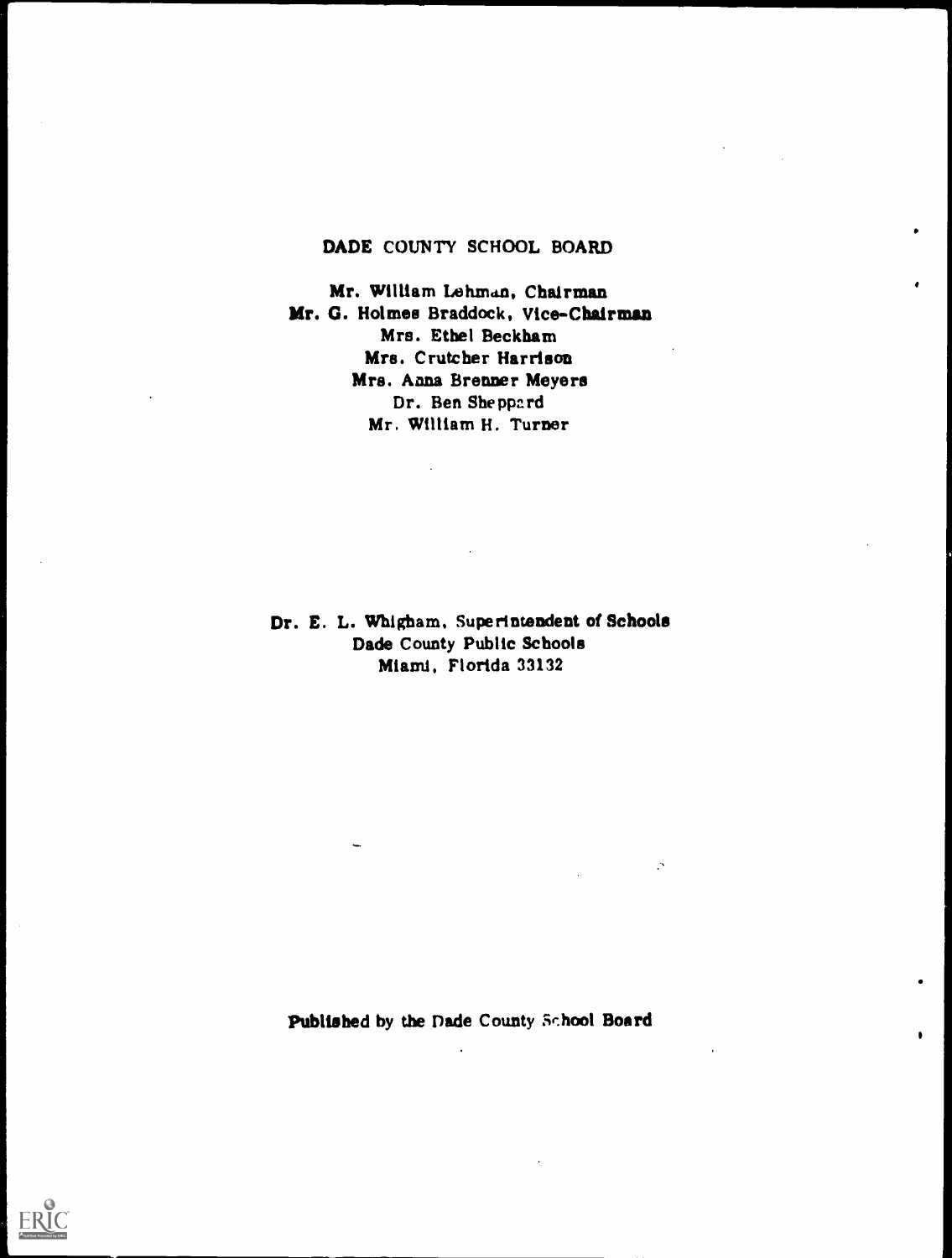# BEST COPY AVAILABLE

 $\ddot{\phantom{a}}$ 

### TABLE OF CONTENTS

 $\ddot{\phantom{0}}$ 

| I.    |                                                            | ı               |
|-------|------------------------------------------------------------|-----------------|
| II.   | <b>COURSE NUMBER</b>                                       | ı               |
| III.  |                                                            |                 |
|       |                                                            |                 |
|       | Subject Status                                             |                 |
|       | Occupational Relationships                                 |                 |
|       |                                                            |                 |
|       |                                                            |                 |
|       |                                                            |                 |
| IV.   | COURSE ENROLLAGENT GUIDELINES                              | 1               |
|       |                                                            | 1               |
|       |                                                            | 2               |
|       |                                                            |                 |
| V.    | COURSE OF STUDY PERFORMANCE OBJECTIVES                     | 2               |
| VI.   |                                                            | 3               |
|       | The Business Scene in America                              | 3               |
|       |                                                            |                 |
|       | Basic Considerations in Starting a Small Business          |                 |
|       | Operation of a Business                                    |                 |
| VII.  | SUGGESTED PROCEDURES, STRATEGIES, AND LEARNING ACTIVITIES. | 4               |
|       |                                                            | 4               |
|       | Creating Student Interest                                  |                 |
|       |                                                            | ううらう            |
|       |                                                            |                 |
|       |                                                            |                 |
|       | Individualized Instruction                                 |                 |
| VIII. | <b>EVAL \TIVE INSTRUMENTS</b>                              | 6               |
|       | . <b>.</b><br>etert                                        | 6               |
|       |                                                            | 6               |
|       | Final Evaluation                                           | O               |
|       |                                                            |                 |
| IX.   | RESOURCES FOR STUDENTS                                     | 6               |
| X.    | RESOURCES FOR TEACHERS                                     | 8               |
|       |                                                            | 11              |
|       |                                                            | $\overline{12}$ |
|       |                                                            | 21              |
|       | Fact Sheet for Small Business Owners                       |                 |

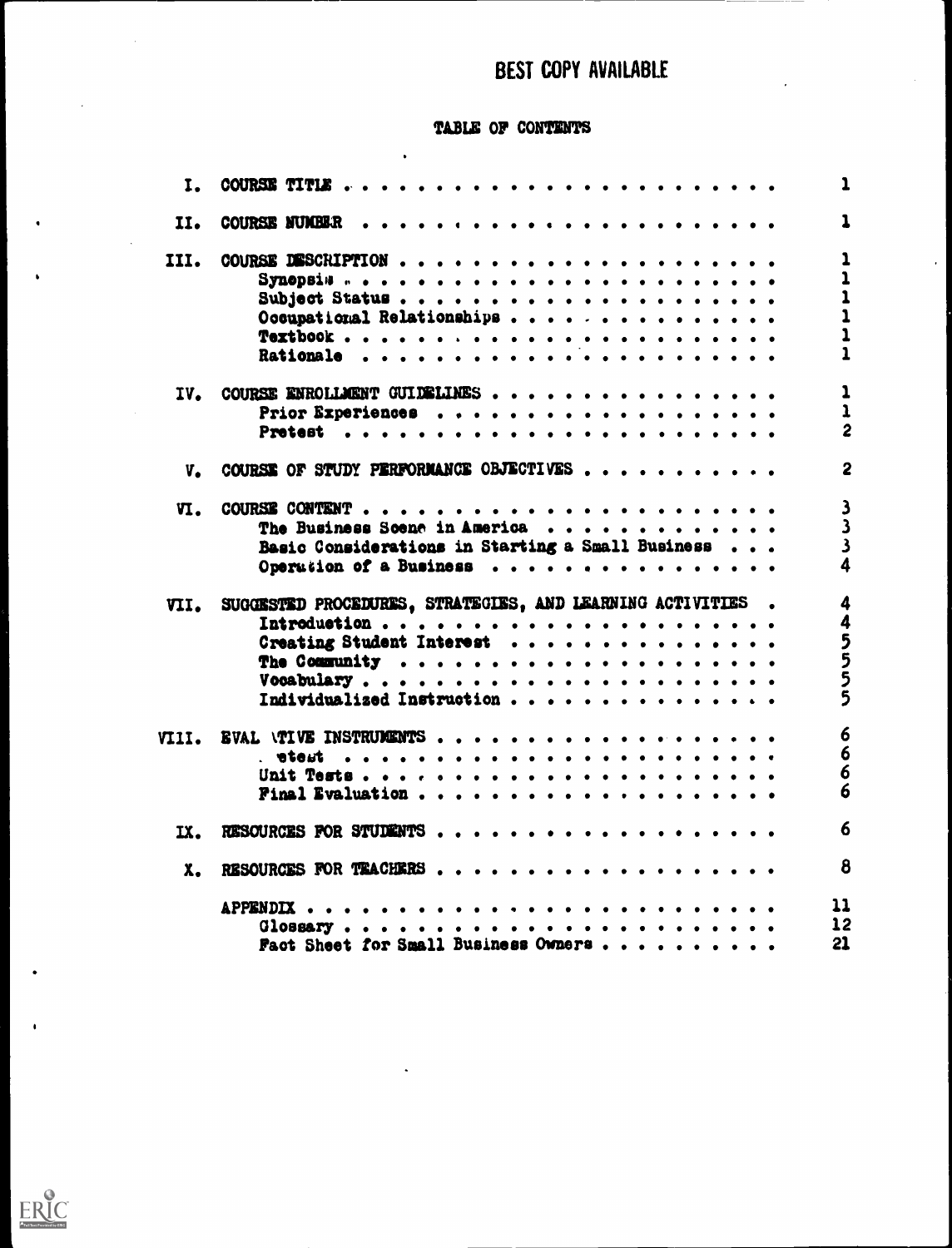- I. COURSE TITLE-SMALL BUSINESS MANAGEMENT
- II. COURSE NUMBER-7739.11 (New: 7604.11)

#### III. COURSE DESCRIPTION

A. Synopsis

A brief review of the relation of business to the community and an introduction to problems in organizing a small business. These problems are basic long-range decisions-type of organization, need for the business, method of financing-and the more immediate problems of location, housing, personnel, equipment, layout, records, and promotion of the business. The course also includes an overview of ongoing operating problems: management, supervision, governmental obligations, finance, production, marketing, public relations, and survival factors.

- B. Subject Status-Elective; open to all students
- C. Occupational Relationships Government manager Marketing analyst Personnel manager Research statistician Bank manager EDP systems analyst Public relations representative

Building and loan officer Stock broker School manager Small retail store owner Owner of repair or other service shops Operator of recreational business

D. Textbook

Several resources should be available within the classroom; one 07' the state-adopted textbooks in business management or a book of the department's choosing may be issued to each student.

E. Rationale

The desire of many men and women to "be their own boss" and their ineptness in handling business situations has caused a high mortality rate in the many small businesses startad annually in these United States. Small businesses are needed in the Amerioan economy and young people need to be aware of opportunities in this area and of ways to capitalize on them. In this course, the advantages and problems of ownership arising from original organization and from purchase of an ongoing business will be considered.

- IV. COURSE ENROLLMENT GUIDELINES
	- A. Prior Experiences

No prior oourses are required; however, students with a good background in business mathematics, bookkeeping, economics, and government will have a greater appreciation for this course. Students without this background will have to do extensive outside work.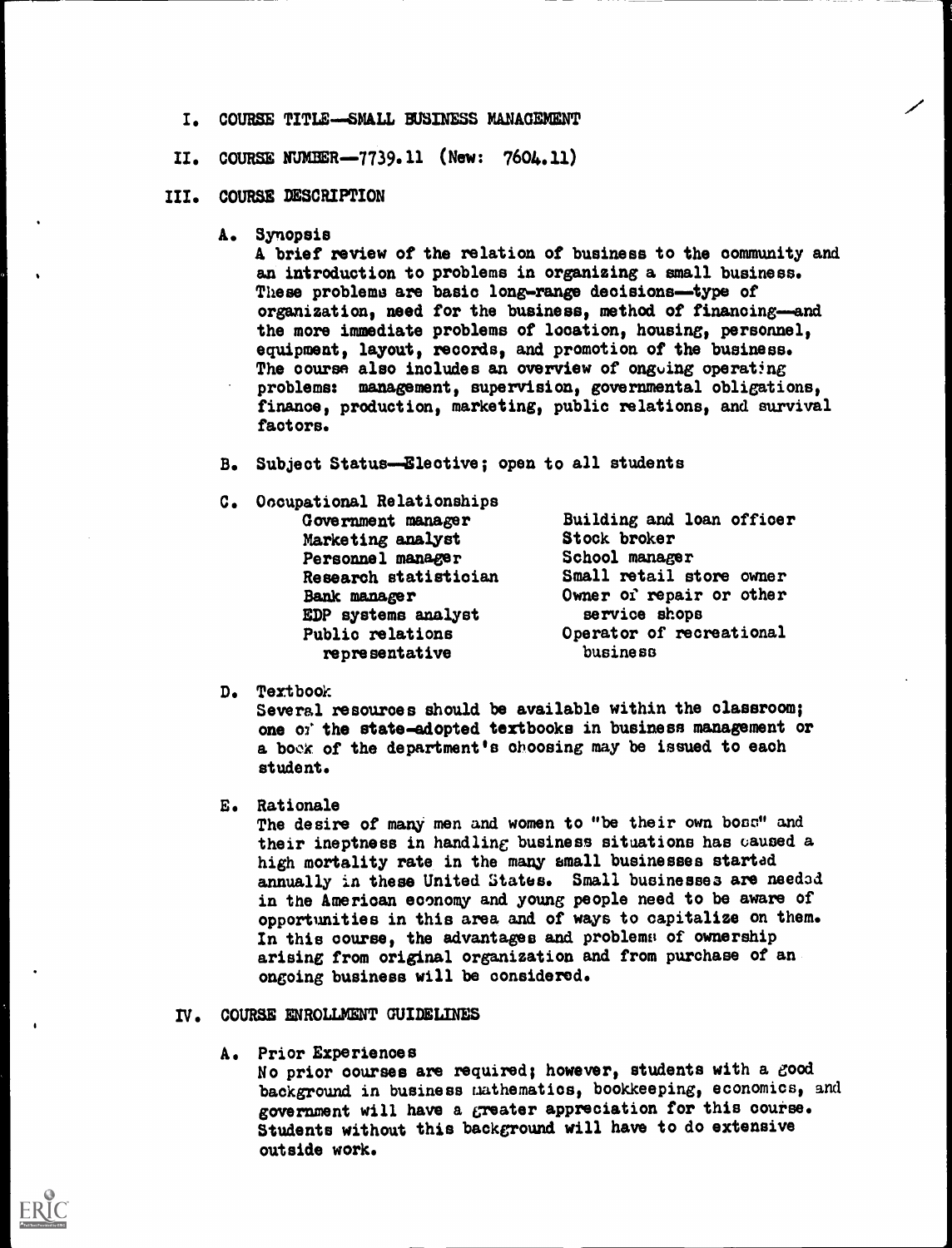#### I. COURSE ENROLMENT GUIDELINES, Continued

#### B. Pretest

A test may be constructed (based on performance objectives) to determine the attainment lavel of students in topios covered in this course in order to plan activities for the total class, for small groups, and for individual students.

#### V. COURSE OF STUDY PERFORMANCE OBJECTIVES

Upon completion of the course, the student will be able with  $80$ percent accuracy to-

- 1. make management decisions for starting a small business by correctly placing checks on a ohecksheet about small business management;
- 2. estimate monthly costs of operation and decide on an adequate insurance program from information given in a hypothetical situation;
- 1. name four basic types of businesses and define each;
- 4. select one of the basic businesses, name the kind of (small) business, and
	- a. describe a suitable building in terms of location, size, construction, and ownership,
	- b. determine ample parking facilities,
	- o. make a rough layout for different processes and grouping,
	- d. describe departments for storage, sales, and production (if appropriate),
	- e. show sound judgment in making plans for purchasing merchandisable goods and/or plans for a facility for service to the public,
	- f. answer given questions to demonstrate that he can protect his records, control inventory, interpret financial statements, and make management decisions involving personnel, and
	- g. describe an employment program which puts the right man in the right position.
- 5. determine whether he should buy an existing business or begin a new business from given information about costs, up-to-date stock, and hired or contracted workers;
- 6. name at least four laws with which he must comply and at least four laws which protect him as a businessman;
- 7. answer at least five questions on interpreting a given market research report;
- 3. evaluate three given management tools and determine their use in the small business selected in Objective No. 4;

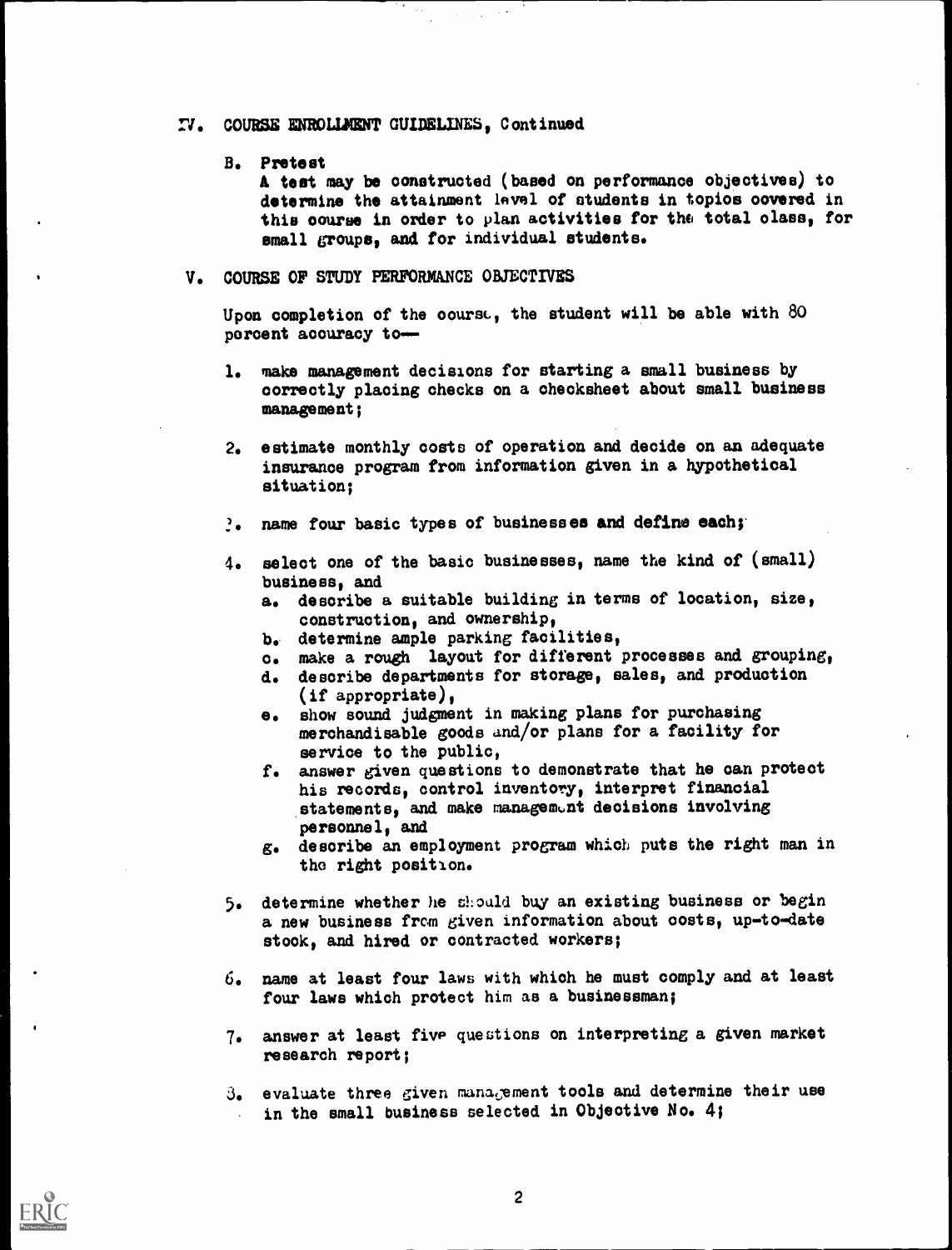- V. COURSE OF STUDY PERFORMANCE OBJECTIVES, Continued
	- 9. price ten given commodities and services by using marketing aids in small business administration through Federal Government research pamphlets;
	- 10. use a markup-markdown table to determine adequate prioirg of given items;
	- 11. give a minimum of three reasons why some business fail; and
	- 12. provide appropriate definitions for at least 70 percent of a given list of business terms.
- VI. COURSE COMMENT
	- A. The Business Scene in America
		- 1. The purpose and nature of business
		- 2. Legal and moral obligations of business to society
		- 3. Business and the economic system
		- 4. Business and government
	- B. Basic Considerations in Starting a Small Business
		- 1. Primary decisions
			- a. Determining the kind of business: single proprietorship, partnership, corporation
			- b. Financing-investing and re-investing
			- c. Evaluating the demand for a product or service
			- d. Deciding on the type of operation
				- (1) Manufacturing
				- $\langle 2 \rangle$  Merchandising
				- 3) Service business
				- 4) Advertising
				- $(5)$  Other
		- 2. Secondary decisions
			- a. Location
			- b. Housing
			- o. Equipment purchased or leased
				- (1) Operations
				- (2) Office
				- (2) OF**Tice**<br>(3) T**ransportation**<br>Lavout
			- d. Layout
			- e. Records
				- (1) Audit controls
				- (2) Inventories
			- f. Personnel
				- (1) Recruiting
				- (2) Training
				- (2) Training<br>(3) Equitable basis for wages and salaries<br>Becaption of the business
			- g. Promotion of the business

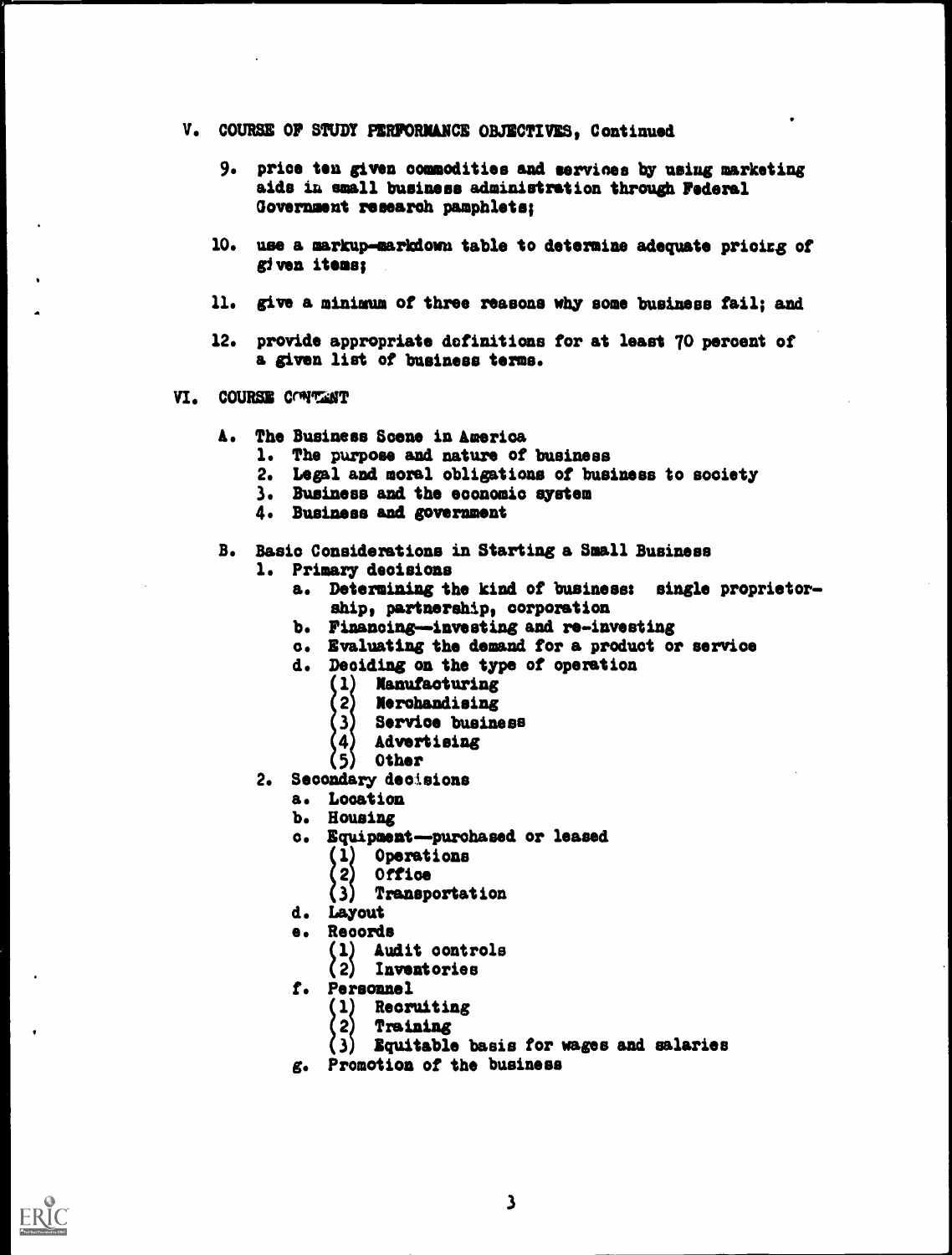- VI. COURSE CONTENT, Continued
	- C. Operation of a Business
		- 1. Managerial tools and techniques
			- a. Internal business structure information
			- b. External business structure information
			- a. Organisational structure
			- d. Business administration and organisation
		- 2. Supervisory activities
			- a. Transportation--inooming and outgoing
			- b. Credit
			- o. Collections
			- d. Record keeping and interpretation of business statistics
			- e. Personnel-evaluation of job performance, collective bargaining
			- f. Communications
			- g. Purchasing
		- 3. Government regulations and controls
			- a. Taxes
			- b. Licenses
			- o. Zoning
		- 4. Finance
			- a. Business promotion
			- b. Long-term finance
			- o. Short-term finance
		- 5. Production
			- a. Nature of modern production
			- b. Plant location and operations
			- o. Production methods and oontrol
			- d. The role of labor-management relations
		- 6. The marketing prooess
			- a. Wholesale trade
			- b. Retail trade
			- o. Advertising and sales
			- d. Purchases
			- e. Storage
		- 7. Survival factors
			- a. Management control
				- b. Insurance
			- o. Legal advice
		- 8. Public relations
			- a. Finding oustomere
			- b. Keeping customers
			- o. Ethical services to the community

#### VII. SUGGESTED PROCEDURES, STRATEGIES, AND LEARNING ACTIVITIES

### A. Introduction

A brief quiz on the first or second day can determine the amount of time that needs to be spent on the introduction. Students that already know a great deal about aspects of business in America might develop term papers on topics related to exportimport business, current efforts of governmental agencies to

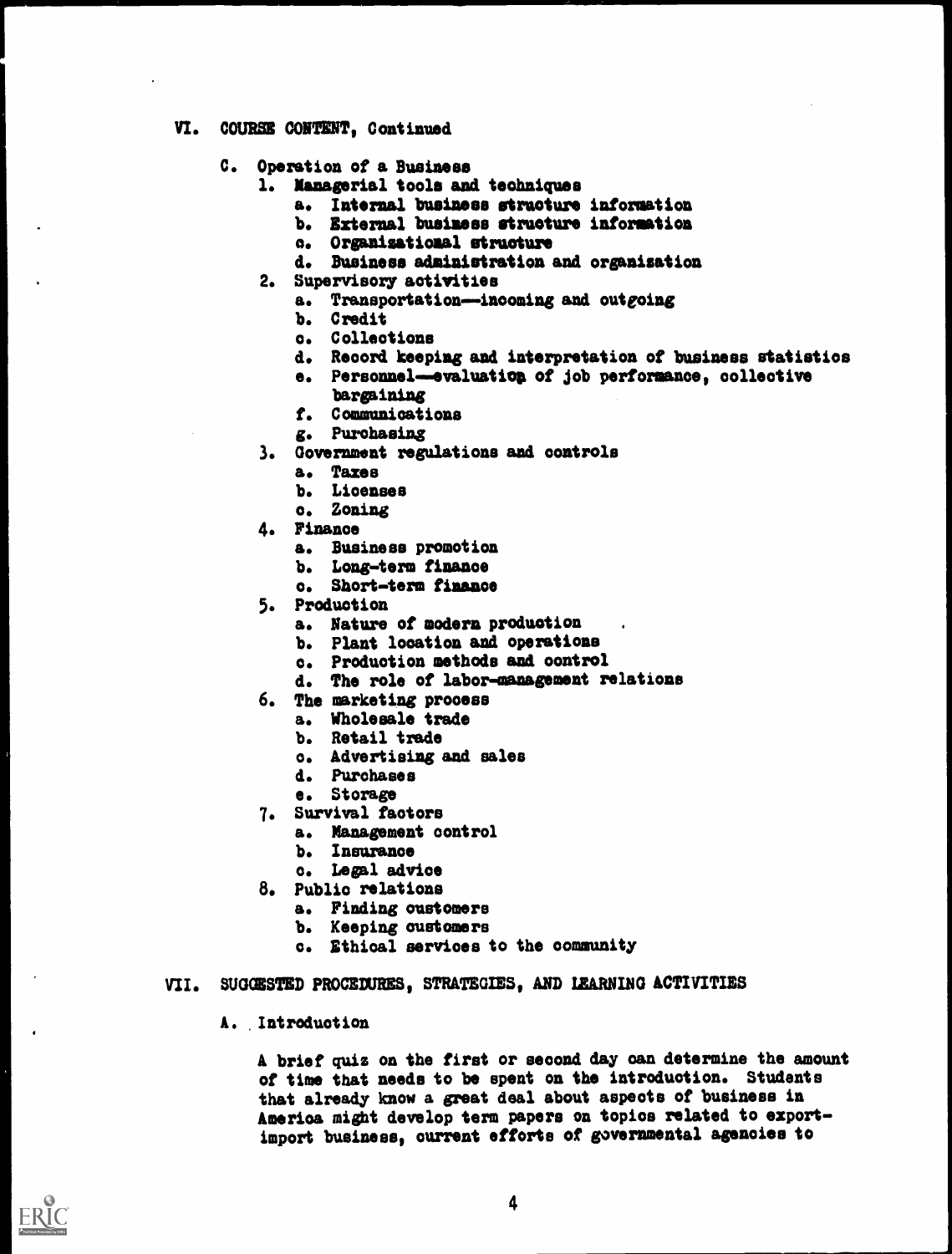# VII. SUGGESTED PROCEDURES, STRATEGIES, AND LEARNING ACTIVITIES, Continued

influence business, the relationship of businessmen's attitudes to the nation's economic security, or similar topics-and be excused from all or most of the class discussion on the introduction. These same students may present a skit or panel discussion based on their investigations.

#### B. Creating Student Interest

This course will be more productive if students are encouraged to find answers to questions through personal investigation in the literature and in local businesses. The teacher should contact the local office of the Small Business Administration to obtain any new information pertaining to local conditions and to request copies of their many free publications that are pertinent to this course.

In order for a student to have an interest in business, he must be shown its close relationship to his everyday activities. His consumption function, spending of money, making economic choices with limited funds, and the need to budget his money will aid him in finding a relationship to the world of free enterprise. Decisions that he will make while still a student will influence him in making correct decisions when starting a business.

C. The Community

Involvement of the business community is important to the success of this course. Retired businessmen, experts in their fields, will be glad to visit the class. See the Appendix for Pact Sheet for Small Business Owners.

D. Vocabulary

A thorough understanding of terminology pertinent to the operation of a small business will be facilitated through the reproduction of the Glossary located in the Appendix of this course of study.

E. Individualized Instruction

This course lends itself extremely well to individualization of instruction. Therefore, it is recommended that the teacher prepare assignment sheets and/or learning activity packages so that the student will solve various case problems involving small business operations. The textbooks and pamphlets included in Sections IX and X contain many ideas that can be converted into individual or group activities.

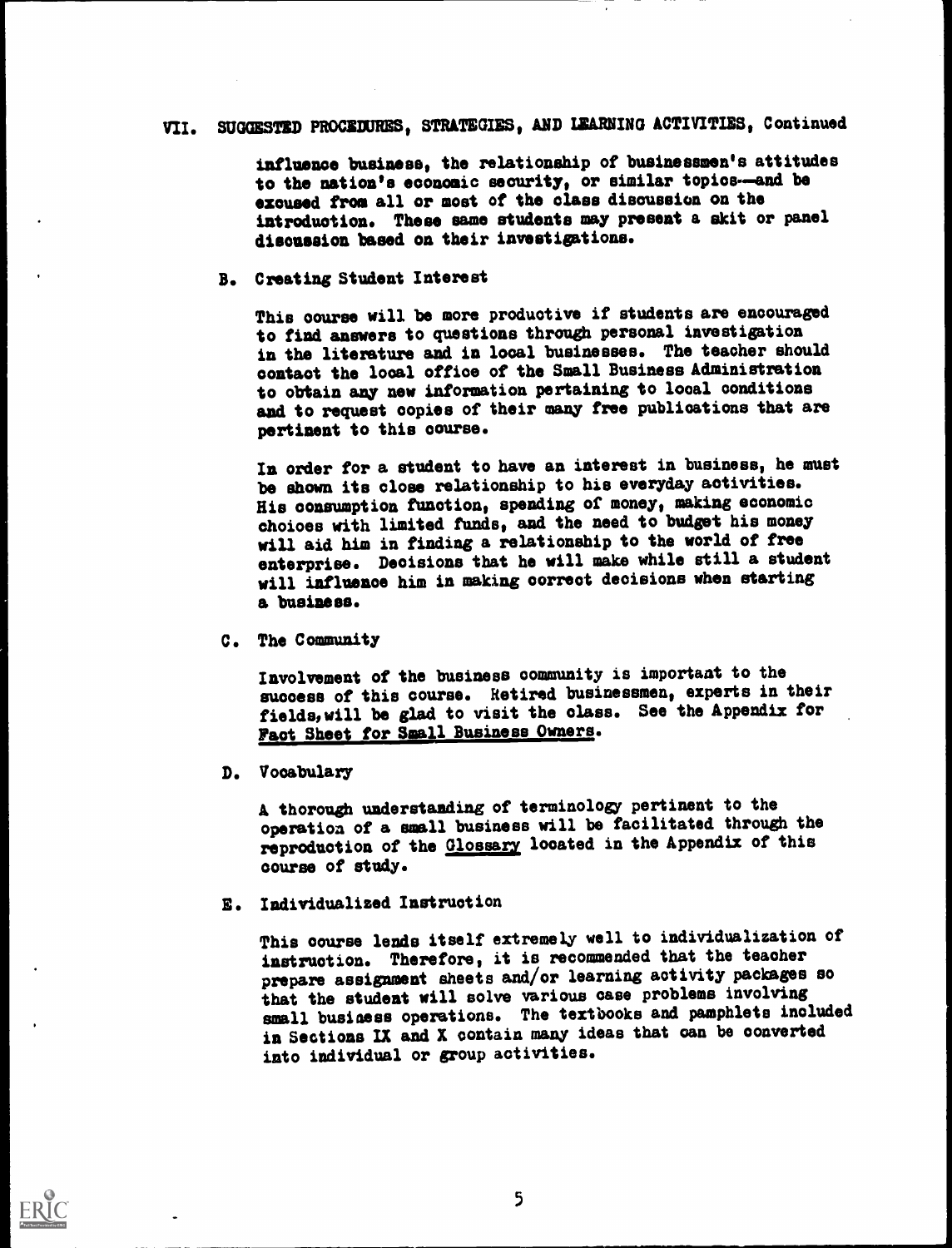#### VIII. EVALUATIVE INSTRUMENTS

#### A. Pretest

It is presumed that the student has had mathematior through the 9th grade and is equipped with the fundamentals necessary for this and related business courses. However, the teaoher will have to assess the understandings, skills, and facts already known by eaoh student in respect to the subject matter of this course. Therefore, a pretest is desirable in order to determine individual placement within this course. This pretest can be constructed easily from the information stated in Section V, Course of Study Performance Objectives.

B. Unit Tests

During the nine weeks, the teacher may wish to determine each student's progress by means of small unit tests. Study questions in textbooks and workbooks, commercially prepared tests, a course paper, and short quizzes on the content of a movie or field trip may all be used by an imaginative teacher to evaluate what has been learned and the concepts and understandings that need reinforcement.

C. Final Evaluation

This test should be a parallel of the pretest and should therefore measure accomplishment of all the Course of Study Performance Objectives.

#### IX. RESOURCES FOR STUDENTS

- A. Textbooks
	- Antrim, William and Dorr, Eugene. Advertising. New York: Gregg Division of McGraw-Hill Book Co., 1970.
	- Buckner, Leroy and Dorr, Eugene L. Customer Services. New Yorks Gregg Division of McGraw-Hill Book Co., 1971.
	- Ely, Vivian K. and Dorr, Eugene L. Organization for Marketing. New York: Gregg Division of McGraw-Hill Book Co., 1971.
	- Joint Council on Economic Education. Introduction to Economics and Business Enterprise. New York: Gregg Division of McGraw-Hill Book Co., 1972.
	- Kelley, Pearce C.; Lawyer, Kenneth; and Baumbaok, Clifford M. How to Organize and Opeyate a Small Business, 4th ed. Englewood Cliffs: Prentioe-Hall, Inc., 1968.
	- Pendery, John A. and Fuller, Robert W. Clerical Payroll procedures, 6th e4. (Text-workbook;. Cincinnati: South-Western Publishing Co., 1970.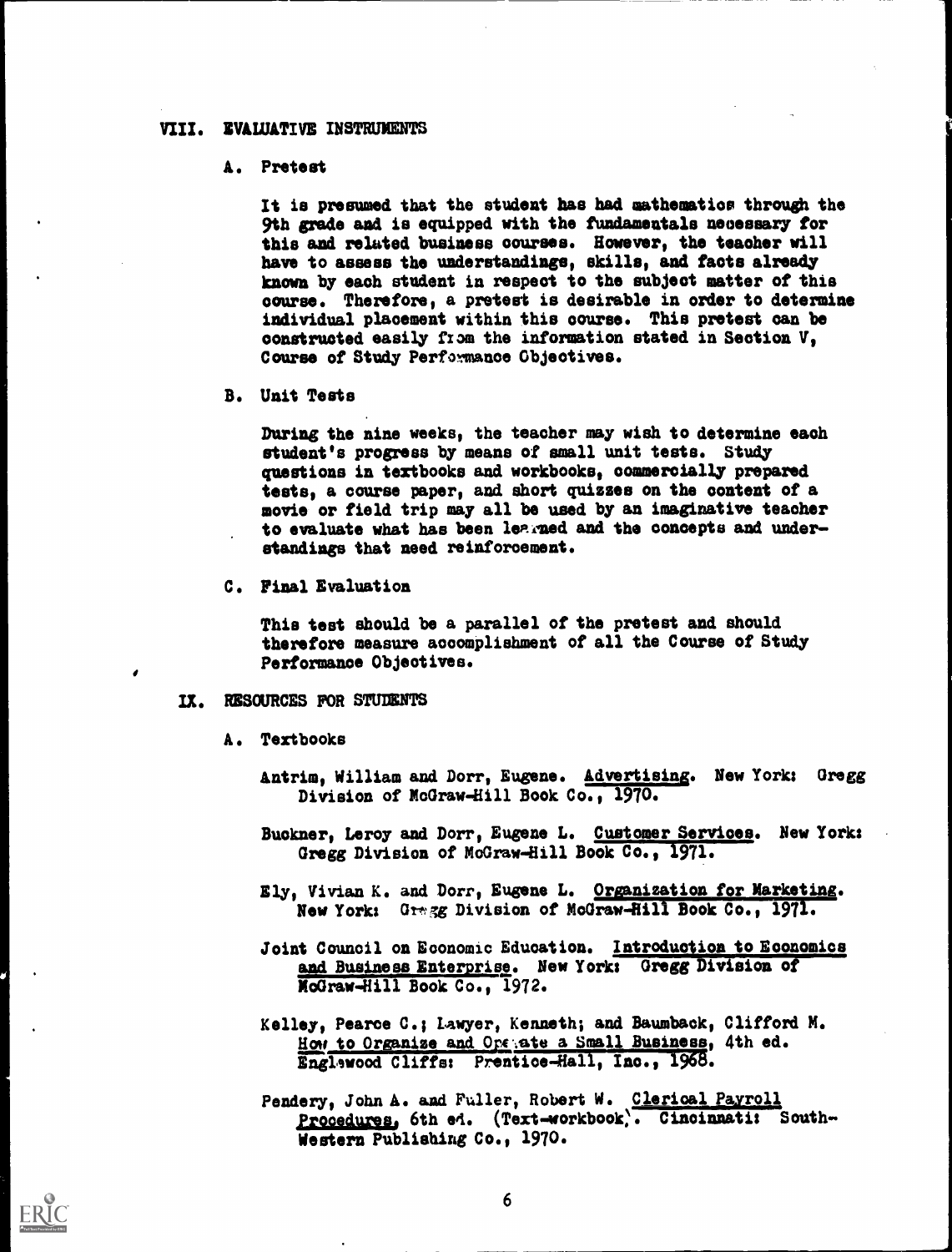IX. RESOURCES FOR STUDENTS, Continued

 $\mathbf{e}$ 

- A. Textbooks, Continued
	- Pintel, Gerald and Diamond, Jay. Retailing. Englewood Cliffs: Prentice-Hall, Inc., 1971.
	- Piper, Edwin B. Merchandising Mathematics. (Text-workbook). Cincinnati: South-Western Publishing Co., 1967.
	- Rosenberg, R. Robert and Bonnice, Joseph G. Business Law/30. New York: Gregg Division of McGraw-Hill Book Co., 1971.
	- Shilt, Bernard A.; Carmichael, D. L.; and Wilson, W. Harmon. Business Principles and Management, 5th ed. Cincinnati: South-Western Publishing Co., 1967.
	- Szweda, Ralph A. Information Processing Management. Philadelphia: Auerbach Publishers, Inc., 1972.
	- Thistlethwaite, Robert L. Payroll Recordkeeping, 7th ed. Gregg Division of McGraw-Hill Book Co., 1965.
	- Tonne, Herbert A.; Simon, Sidney I.; and McGill, Esby C. Business Principles, Organization, and Management, 2nd ed. New York: Gregg Division of McGraw-Hill Book Co., 1963.
	- Tyler, Elias S. and Corenthal, Eugene J. Materials Handling-Traffic and Transportation. New York: Gregg Division of McGraw-Hill Book Co., 1970.
- **B.** Pamphlets

SCORE. Fact Sheet for Small Business Owners. (See Appendix)

U. S. Government, Small Business Administration, Miami Office, 912 Federal Office Building, 51 S.W. First Avenue, Miami, FL 33130. Phone: 350-5525

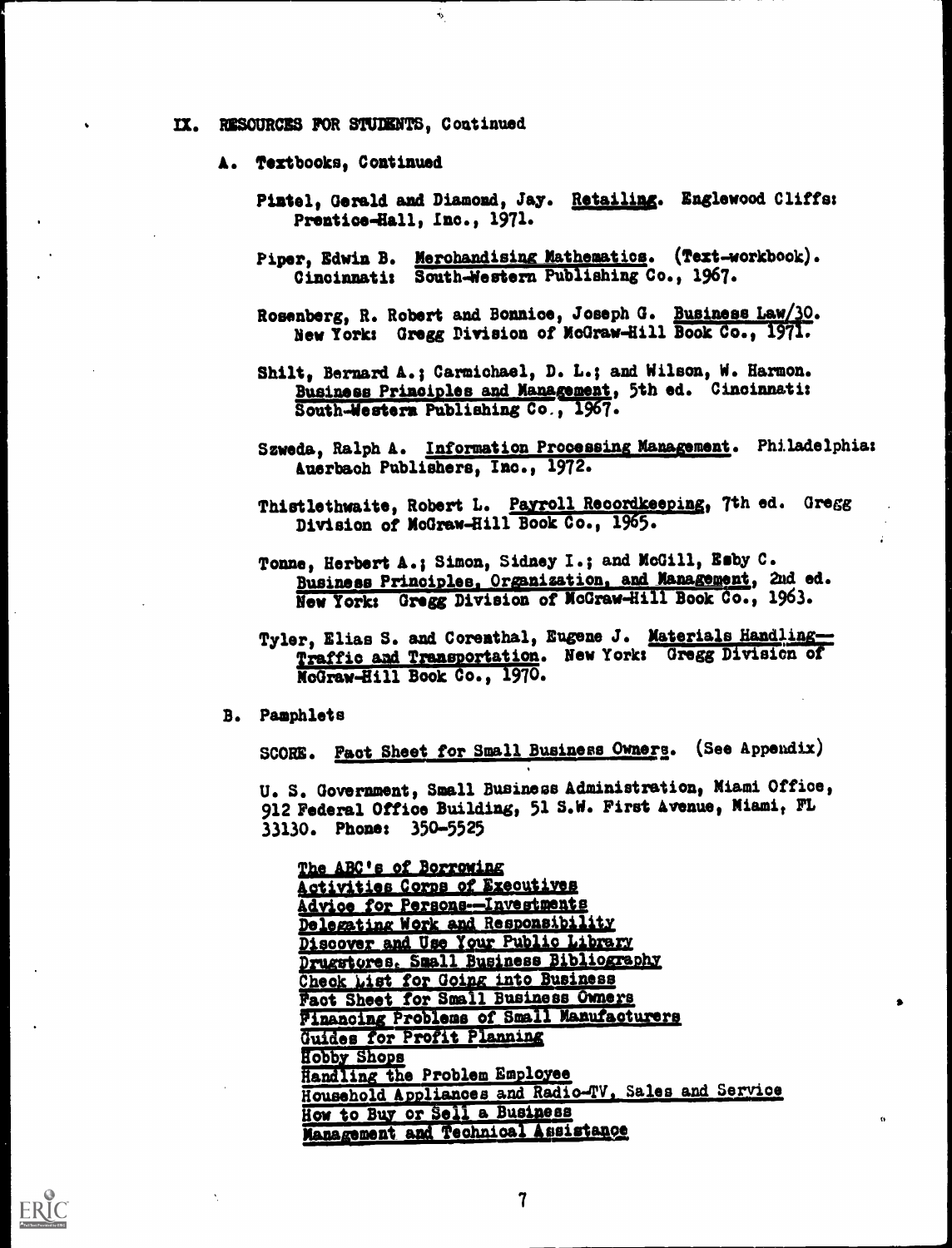- IX. RESOURCES FOR STUDENTS. Continued
	- B. Pamphlets, Continued

Management Assistance Measuring the Performance of Salesmen Painting and Wall Decorating Pet Shops Pointers on Scheduling Production Pricing Your Services for Profit Publications for Sale Publications, Free Management Assistance Ratio Analysis for Small Business Retail Florist Small Business Administration. What It Does Service Corps of Retired Executives Sizing up Small Business Locations A Town on the Move Trucking and Cartage Wholesaling

C. Workbooks and Practice Sets

Student workbooks, practice sets, and forms are provided by most of the publishing companies for their respective textbooks  $(Section$  IX,  $A)$ .

Archer, Fred C.; Stewart, Jeffrey R., Jr.; and Seufer, Elizabeth. Office Cashiering Practice Set. Gregg Division of MoGraw-Hill Book Co., 1970.

Archer, Fred C.; Stewart, Jeffrey R., Jr.; and Seufer, Elizabeth. Stock Control Practice Set. Gregg Division of McGraw-Hill Book Co., 1769.

Dome Educational Aids, Inc., 480 Benefit Street, Providence. Rhode Island 02903, has prictice sets for weekly or monthly systems of single entry record keeping; also a book of forms that may be purchased at a local Sears, Roebuck store.

- I. RESOURCES FOR TEACHERS
	- A. Books

Teachers' editions, manuals, and keys are available for most of the books listed in the "Resources for Students" section of this outline.

Bellows, Roger M. Paychology of Personnel in Business and Industry, 5th ed. Englewood Cliffs: Prentice-Hall, Ino.,  $1965.$  (pp. 32-50, 251-307)

Brown, Leland. Communicating Facts and Ideas in Business. Englewood Cliffs: Prentice-Hall, Inc., 1970. (pp. 1-44,  $400 - 443$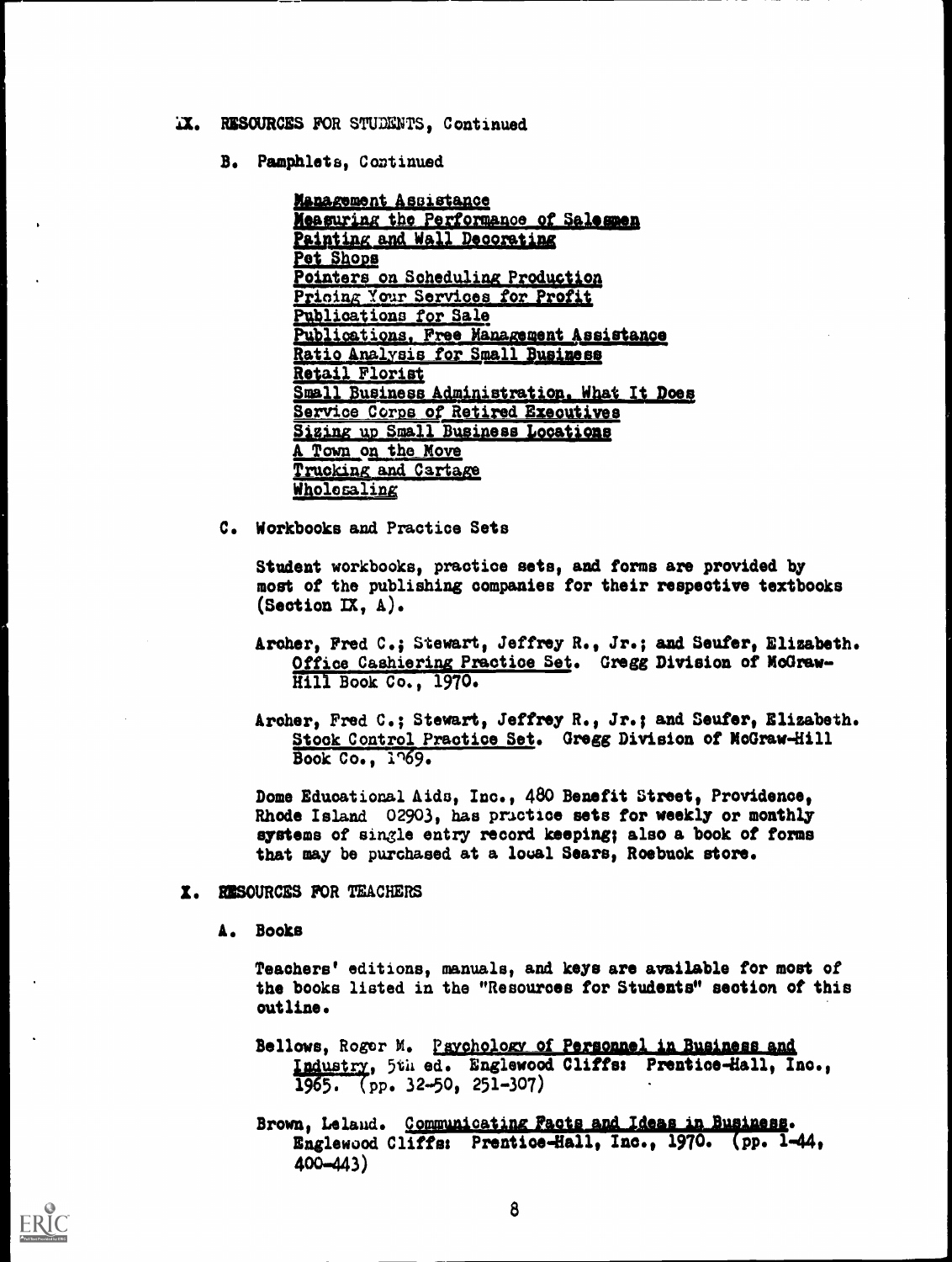- X. RESOURCES FOR TEACHERS, Continued
	- A. Books, Continued
		- Business Education Yearbook, annual. National Business Education Association, 1201 Sixteenth Street, N.W., Washington, DC 20036.
		- Crabbe, Ernest H.; De Brum, S. Joseph; and Haines, Peter G. Methods of Teaching General Business. Cincinnati: South-Western Publishing Co., 1968.
		- Glos, R. E. and Baker, Harold A. Introduction to Business, 6th ed. Cincinnati: South-Western Publishing Co., 1967.
		- Hastings, Paul G. Introduction to Business. New York: Gregg Division of McGraw-Hill Book Co., 1961.
		- Mauser, Ferdinand and Schwartz, David J. American Business an Introduction, 2nd ed. Chicago: Harcourt, Brace, & World, Inc., 1970.
		- Musselman, Vernon A. and Hughes, Eugene H. Introduction to Modern Business, 5th ed. Englewood Cliffs: Prentice-Hall, Inc., 1969.
		- Teaching Business Education in the Secondary Schools, Bulletin 11. Tallahassee: Florida State Department of Education, 1959.
		- Terry, George R. Office Management and Control, 4th ed. Homewood, IL: Richard D. Irwin, Inc., 1965.
		- Tonne, Herbert A. Principles of Rusiness Education, 3rd ed. New York: Gregg Division of McGraw-Hill Book Co., 1970.
		- Tome, Herbert A.; Popham, Estelle L.; and Freeman, M. Herbert. Methods of Teaching Business Subjects, 3rd ed. New York: Gregg Division of McGraw-Hill Book Co., 1965.
	- B. Pamphlets
		- Carmichael, John H. "The 1969 Research-Award Study-An Analysis of Activities of Middle Management Personnel in the Retail Trade Industry with Implications for Curriculum Development in Post-Secondary Institutions." The Delta Pi Epsilon Journal, May, 1970 (pp. 1-13).
		- MoNaughtin, Wayde L. Business Organization. Totowa, NJ: Littlefield, Adams and Co., 1968.

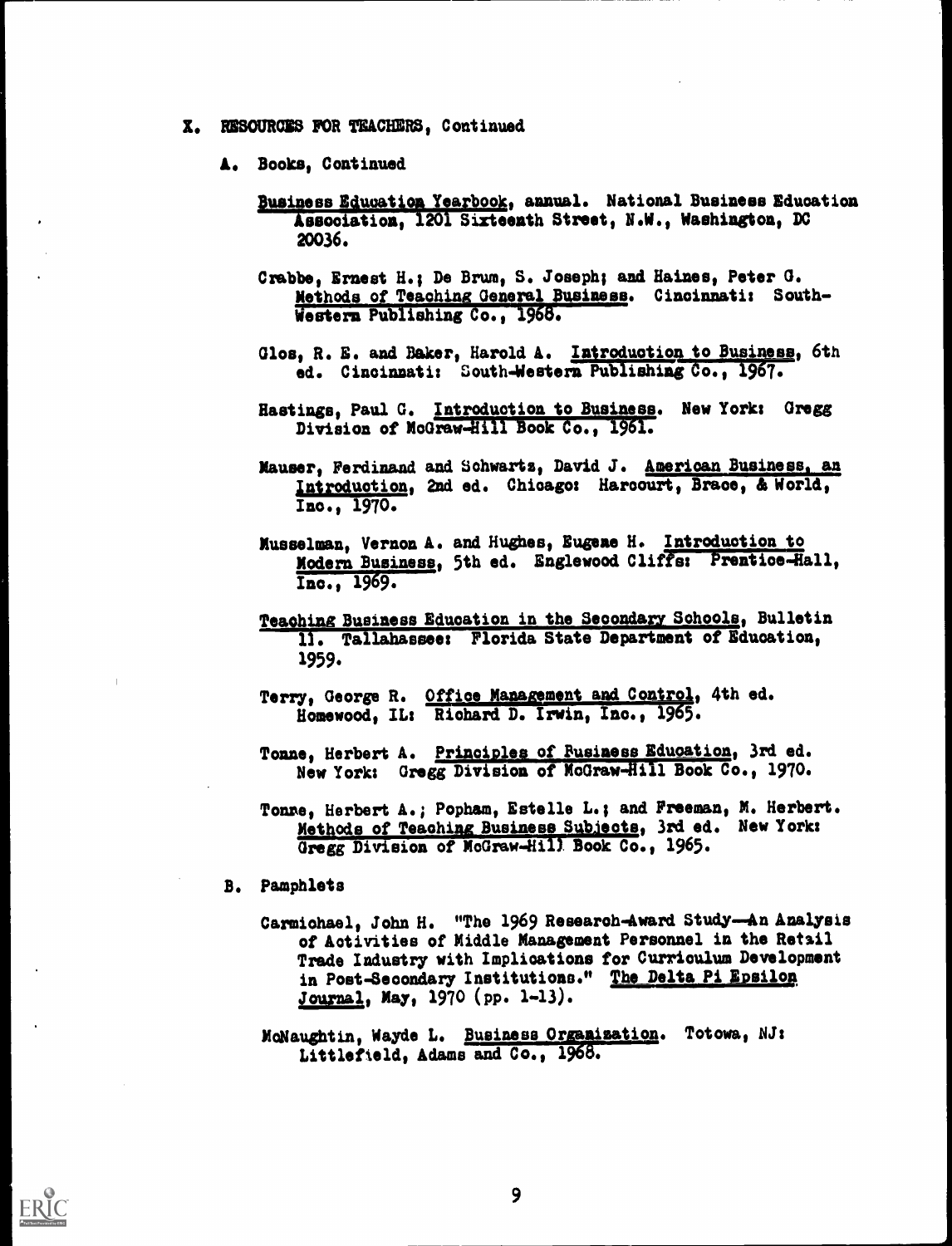- I. RESOURCES FOR TEACHERS, Continued
	- B. Pamphlets, Continued

Visual Aids for Business and Economic Education, Monograph 92. Cincinnati: South-Western Publishing Co., 1969.

Watkins, George S. The Management of Personnel and Labor Relations, 2nd ed. New York: Dodd Publishing Co., 1960.

C. Films, 16mm

The following films are available to Dade County teachers from Instructional Materials Catalog, Dade County Public Schools:

| <b>Bill of Rights in Action</b>             | 1-14328     |
|---------------------------------------------|-------------|
| <b>Bookkeeping Occupation Opportunities</b> | 1–4236      |
| The Computer Revolution                     | 1-14241     |
| <b>Pormulas in Mathematics</b>              | 1-05449     |
| How Do You Count?                           | 1–3927      |
| If an Elephant Answers                      | 1-30769     |
| The Managerial Revolution                   | $1 - 31794$ |
| Motivation Theory (for teachers)            | $1 - 31796$ |
| It's Your Decision, Parts 1 and 2           | 1-30774     |
| People are Different and Alike              | $1 - 05771$ |
| Ratio, A Way of Comparing                   | 1-05867     |
| Let's Face It, FPLA                         | 1-10211     |
| Transportation Revolution,                  |             |
| America's Growth                            | 1-4210      |
| Federal Reserve Bank and You                | 1-31161     |
| Money on the Move                           | 1–31173     |

D. Periodicals

Balance Sheet, The. Cincinnati: South-Western Publishing Company. Monthly, October through May.

Business Education Forum. Washington, DC: National Business Education Association. Monthly, October through May.

Business Education World. New York: Gregg Division of McGraw-Hill Book Company. Five issues each school year.

Journal of Business Education. East Stroudsberg: Robert C. Trethaway. Monthly, October through May.

- E. Other Resources
	- 1. Various city newspapers
	- 2. Better Business Bureau
	- 3. Chamber of Commerce
	- 4. Engineer Contractors Association
	- 5. Small Business Administration
	- 6. Local businesses (usually will supply forms, facilities for field trips, etc.)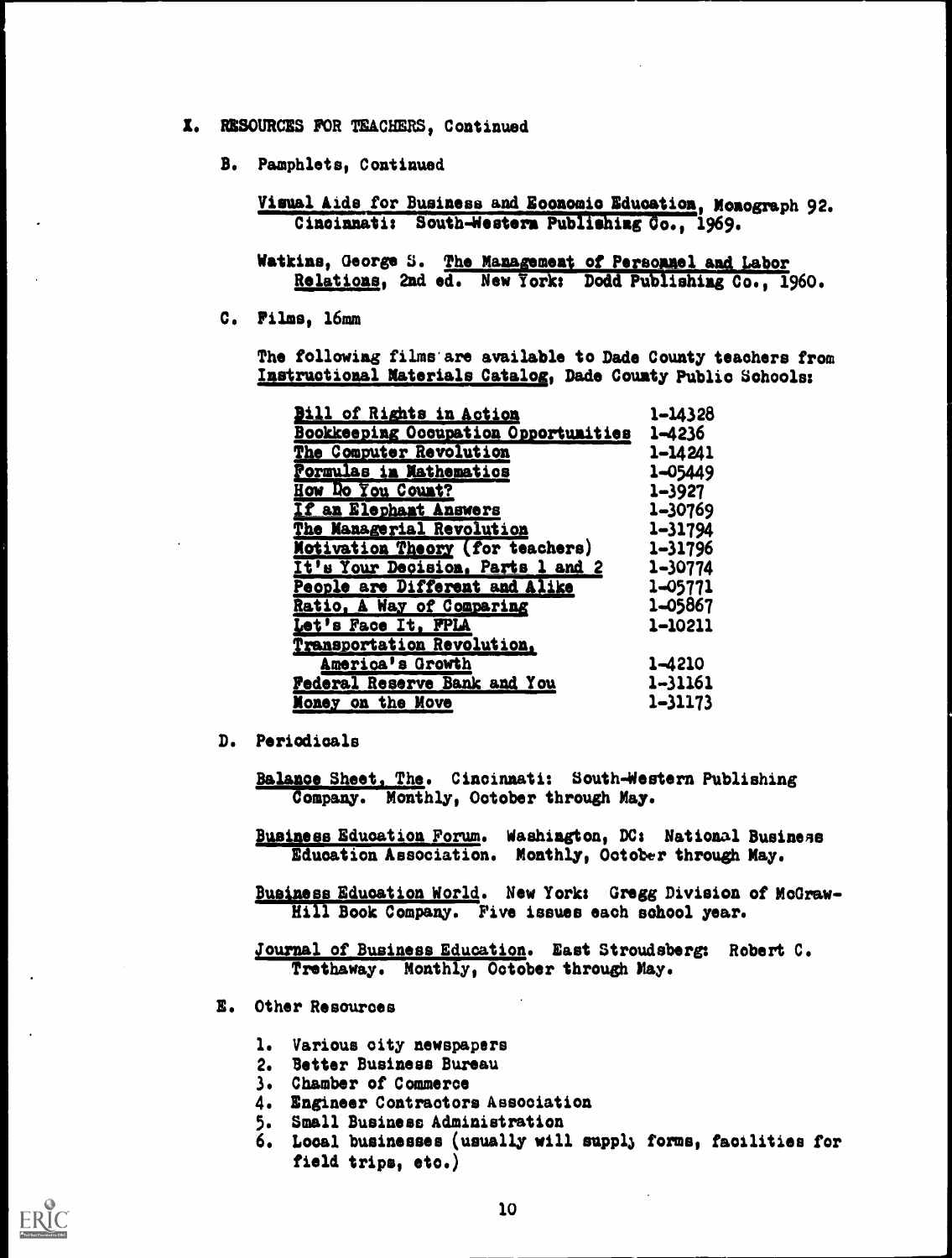

 $\label{eq:2.1} \frac{1}{\sqrt{2}}\left(\frac{1}{\sqrt{2}}\right)^{2} \left(\frac{1}{\sqrt{2}}\right)^{2} \left(\frac{1}{\sqrt{2}}\right)^{2} \left(\frac{1}{\sqrt{2}}\right)^{2} \left(\frac{1}{\sqrt{2}}\right)^{2} \left(\frac{1}{\sqrt{2}}\right)^{2} \left(\frac{1}{\sqrt{2}}\right)^{2} \left(\frac{1}{\sqrt{2}}\right)^{2} \left(\frac{1}{\sqrt{2}}\right)^{2} \left(\frac{1}{\sqrt{2}}\right)^{2} \left(\frac{1}{\sqrt{2}}\right)^{2} \left(\$ 

 $\hat{\mathcal{L}}$ 

 $\sim$ 

 $\label{eq:2} \frac{1}{\sqrt{2}}\left(\frac{1}{\sqrt{2}}\right)^{2} \frac{1}{\sqrt{2}}\left(\frac{1}{\sqrt{2}}\right)^{2}$ 

 $\frac{1}{2}$ 



 $\bar{\mathbf{v}}$ 

 $\ddot{\phantom{1}}$ 

 $\sim$   $\sim$ 

 $\hat{\mathbf{r}}$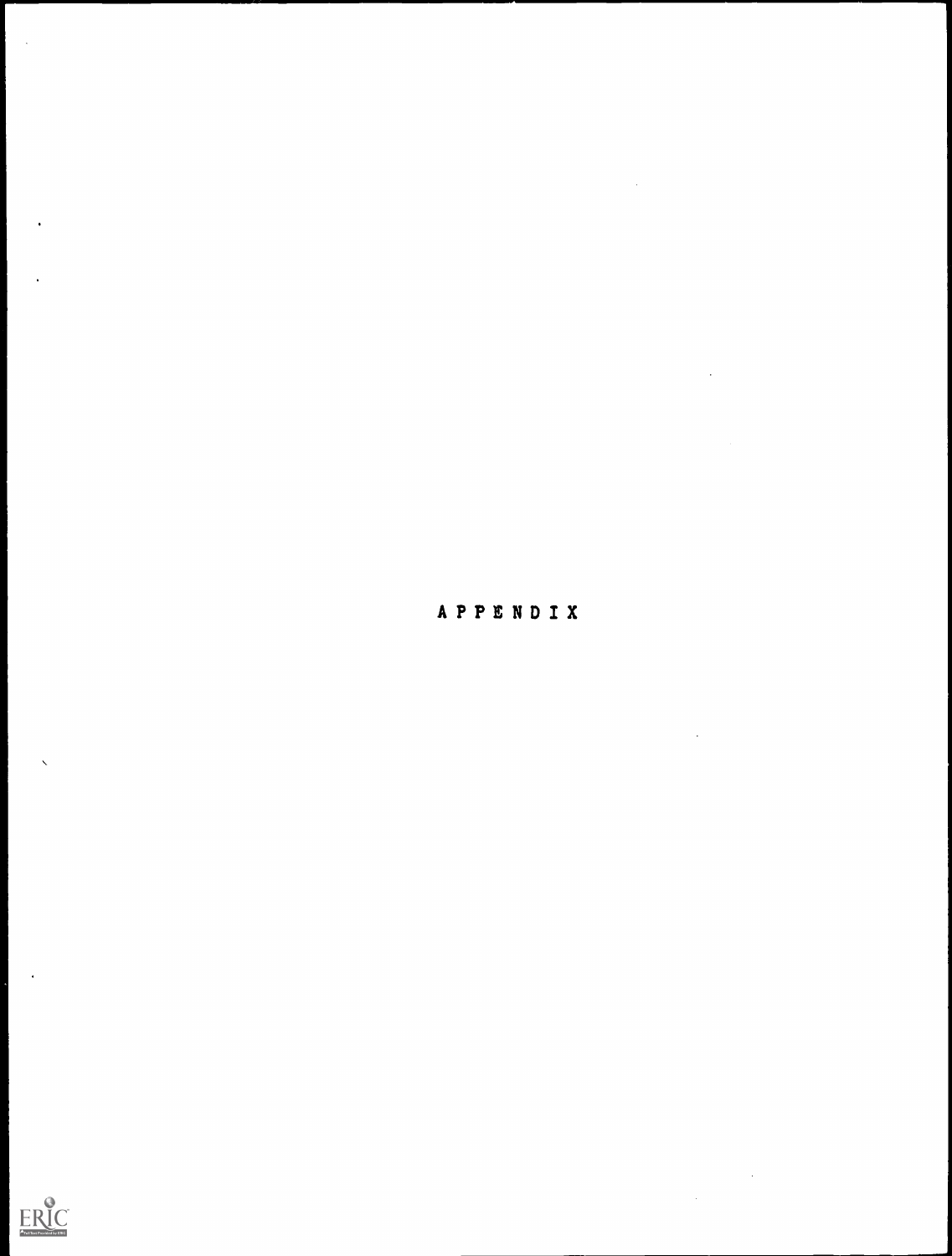# GLOSSARY

 $\bullet$ 

 $\sim$ 

 $\hat{\mathcal{A}}$ 

 $\langle \cdot \rangle$ 

 $\ddot{\phantom{a}}$ 

 $\hat{\mathbf{r}}$ 

 $\sum_{\mathcal{A}_{\text{full Fact}}} \prod_{\text{Fact the total key EBC}}$ 

 $\sim$  .

| account                   | A bookkeeping form that is used to sort<br>and summarize the changes caused by<br>business operations                         |
|---------------------------|-------------------------------------------------------------------------------------------------------------------------------|
| accounts receivable       | Debts or money owed to the business                                                                                           |
| air parcel post           | Parcel post (special merchandise rate)<br>sent by airmail                                                                     |
| agency                    | A legal relation in which one person acts<br>for and in place of another                                                      |
| agnat                     | One who is employed and authorized to<br>represent and act for another                                                        |
| assessments (insurance)   | Extra charges to policyholders to make<br>the income of the insurance company equal<br>ita expenditures                       |
| assets                    | Property of the business (anything of<br>value)                                                                               |
| balance sheet             | A financial statement of a business<br>showing the assets, liabilities, and net<br>worth                                      |
| Blue-Sky Laws             | Laws designed to protect investors from<br>fraudulent schemes for selling securities                                          |
| bookkeeping               | The systematic recording of the financial<br>operations of a business or an individual                                        |
| bookkeeping equation      | A fundamental bookkeeping concept that<br>states assets = liabilities +<br>proprietorship $(A = L + P)$                       |
| broker                    | An agent who specializes in buying or<br>selling for other people without actually<br>having possession or title to the goods |
| budgets                   | Predicted incomes and expenditures usually<br>based on past experience                                                        |
| business promotion letter | A letter used by businesses in attempting<br>to secure new customers                                                          |
| buying motives            | Why people buy such as pride, amusement,<br>affection, etc.                                                                   |
| buying on specification   | The policy of furnishing the manufacturer<br>with a detailed description of the product<br>being purchased                    |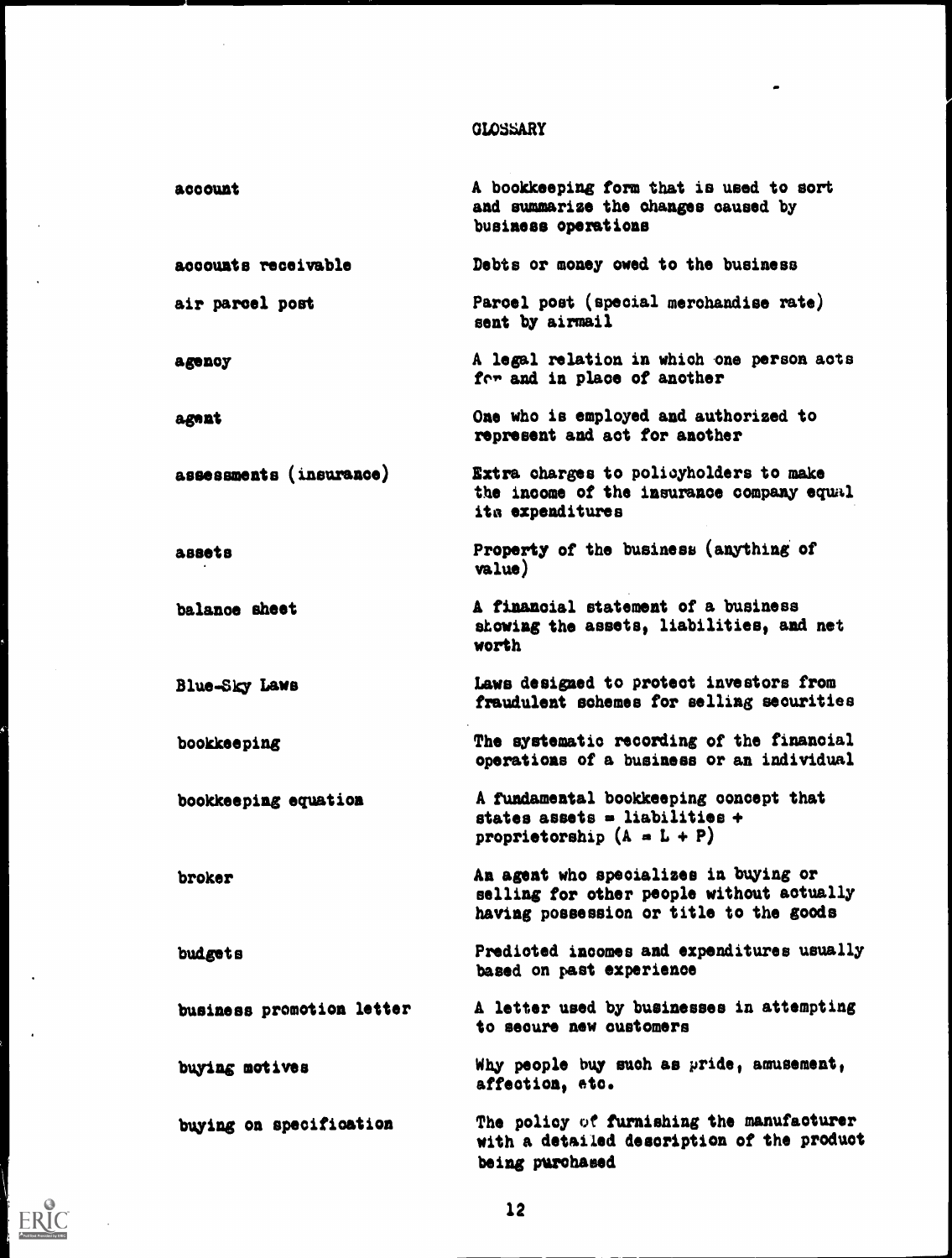```
GLOSSARY, Continued
```

| <b>CL</b>                          | Carload of freight                                                                                                                                                                   |
|------------------------------------|--------------------------------------------------------------------------------------------------------------------------------------------------------------------------------------|
| $\texttt{COD}$ $(\texttt{C.O.D.})$ | Collect on delivery; payment is made in<br>cash by the buyer when the goods are<br>delivered                                                                                         |
| casualty insurance                 | Direct loss insurance coverage                                                                                                                                                       |
| cease and desist order             | A court order prohibiting a practice that<br>a person or bus ness may be engaged in                                                                                                  |
| class rate (transportation)        | Applies to a related group of goods on<br>which a specific rate is charged                                                                                                           |
| clearance sale                     | A sale to dispose of old items before they<br>become unsalable                                                                                                                       |
| common carrier                     | An establishment engaged in the public<br>business of transportation                                                                                                                 |
| common stock                       | A share in a corporation; the owners of<br>such share in the profits of the business<br>after all other dividends have been paid                                                     |
| competitive weakness               | The inability to operate successfully in<br>a competitive market                                                                                                                     |
| consignee                          | The receiver of shipped goods                                                                                                                                                        |
| consignor                          | The person or business that ships the goods                                                                                                                                          |
| consolidated delivery<br>service   | The same delivery service delivers<br>merchandise to several businesses                                                                                                              |
| contract of hire                   | A relationship of an employer and an<br>employee that is either expressed or implied<br>in which one person agrees to work for<br>another in return for compensation of some<br>sort |
| convertible bonds                  | The holder can exchange these bonds for<br>stocks (if desired)                                                                                                                       |
| corporation                        | An association of individuals (owning<br>ahares) organized under a state charter<br>for business purposes                                                                            |
| corporation bond                   | A long term written promise to pay a<br>definite sum of money at a specified time                                                                                                    |



 $\ddot{\phantom{a}}$ 

 $\ddot{\phantom{a}}$ 

 $\ddot{\phantom{0}}$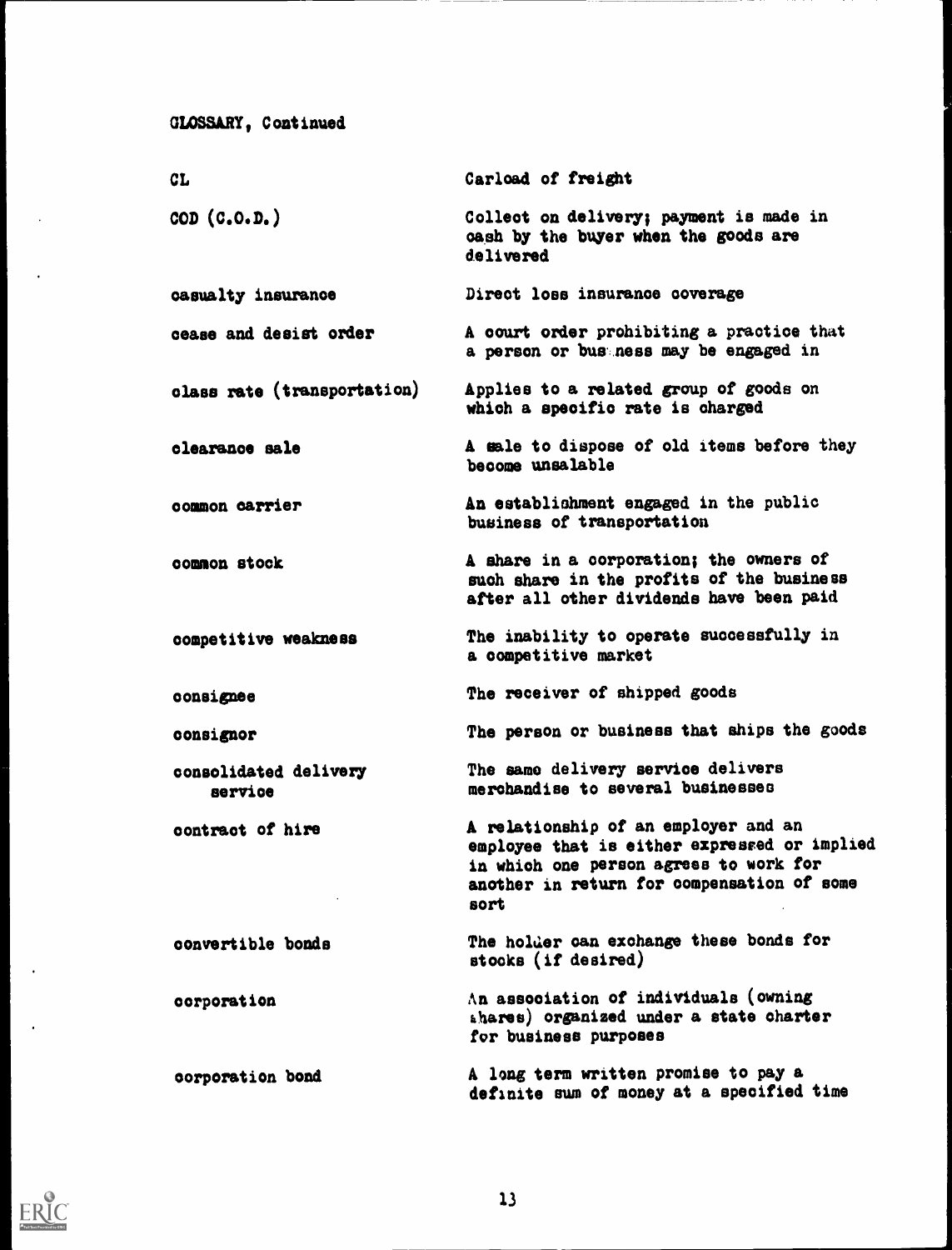```
GLOSSARY, Continued
```
 $\mathcal{L}_{\text{in}}$ 

 $\ddot{\phantom{0}}$ 

 $\ddot{\phantom{a}}$ 

| cost of merchandise     | The delivered price; includes the cost of<br>getting the merchandise in the store<br>(wholesale price, storage, transportation,<br>$\circ \circ \cdot$ |
|-------------------------|--------------------------------------------------------------------------------------------------------------------------------------------------------|
| oredit memorandum       | A business form whereby the seller gives<br>the buyer oredit for returned or damaged<br>goods                                                          |
| debit memorandum        | A business form prepared by the buyer which<br>indicates that goods purchased are damaged                                                              |
| demand                  | How many products will be bought at a<br>particular time and place                                                                                     |
| direct marketing        | The producer markets the goods directly to<br>the consumer without using middlemen                                                                     |
| discontinued businesses | Closure of any kind                                                                                                                                    |
| dividends               | The portion of business profits that are<br>distributed to stockholders of the<br>corporation                                                          |
| economics               | A body of knowledge which relates to the<br>production of goods and services that<br>satisfy human wants and needs                                     |
| employment requisition  | A request, usually within the same company,<br>to the employment department to secure a<br>new employee                                                |
| entry                   | Each record in a journal                                                                                                                               |
| equity                  | The difference between assets and<br>liabilities                                                                                                       |
| fair trade              | States are permitted to pass laws allowing<br>producers and distributors to fix the<br>price of branded or labeled merchandise                         |
| fidelity bond           | Insurance against dishonesty of employees<br>or agents                                                                                                 |
| financial loss          | Loss of all or part of money invested                                                                                                                  |
| fire insurance          | Protection against the loss of items<br>susceptible to fire                                                                                            |
| fraud                   | Deceit in money matters such as false<br>financial statements or irregular disposal<br>of assets                                                       |



 $\mathcal{A}$ 

 $\hat{\mathbf{r}}$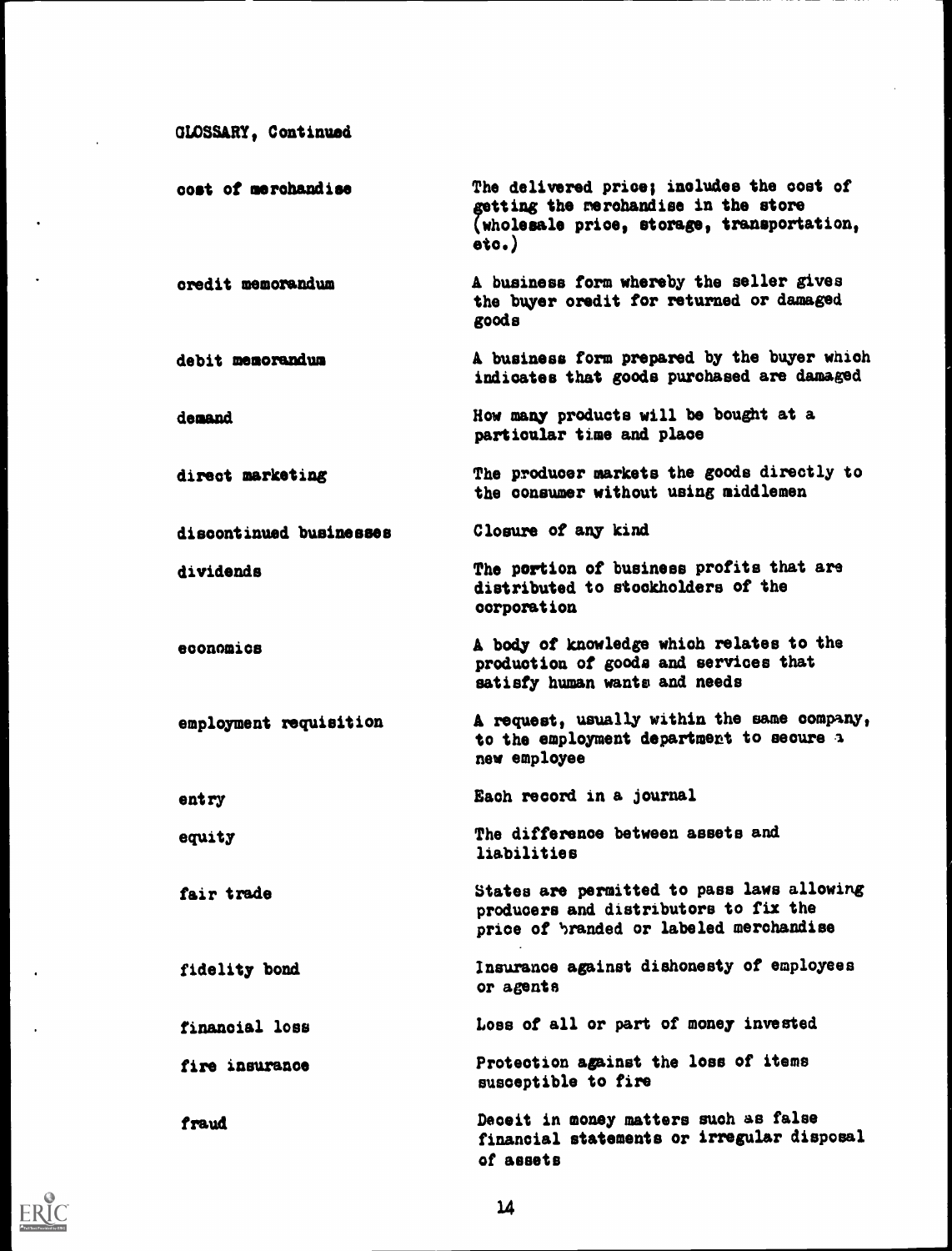```
GLOSSARY, Continued
```
garnistment general journal goodwill infidelity of employee insurer interstate oommeroe intrastate commerce Attachment of a percentage of a person's wages to pay off a debt A book of original entry that is used to record entries that cannot be recorded in special journals An intangible asset of a business, usually based upon the good reputation of a partner or shareholder Dishonesty of an employee or agent of a company The insurance company issuing an insurance policy Business operations and transactions that are not completed within the confines of one state Business operations and transactions that are completed within the confines of one state involuntary bankruptcy Forced bankruptcy by creditors job specifications journal labor turnover The nature of work done in a particular job or position A book of original entry where all records are first entered The percentage of a company's labor force that have to be replaced for various reasons over a given period of time leaders Items sold at markups much below the usual ones liabilities Debts of the business (anything owed) liability insurance Protection against loss due to the personal injury of customers and other persons on company premises loan Borrowed money long term capital Capital obtained by the business through the issuance of bonds, long term notes, or mortgages

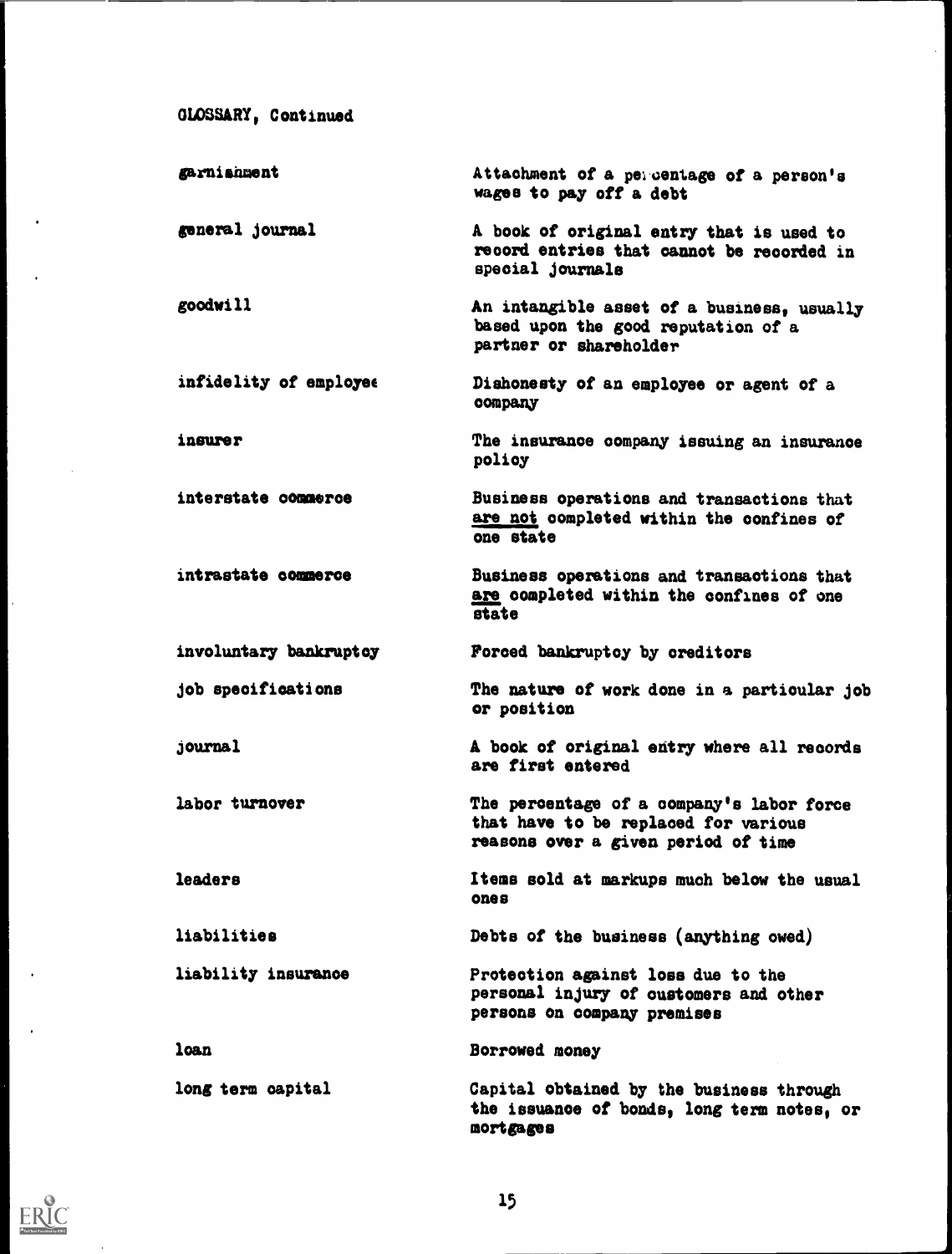```
GLOSGARY, Continued
```

| long term oredit         | Credit extended to a customer for a year<br>or more, usually paid back on an installment<br>basis                                                                                     |
|--------------------------|---------------------------------------------------------------------------------------------------------------------------------------------------------------------------------------|
| loss leader              | An item sold below its actual cost                                                                                                                                                    |
| managerial ability       | The degree of competence exhibited by<br>someone at the managment level                                                                                                               |
| margin                   | A term used to indicate the difference<br>between the selling price and the cost of<br>the merohandise                                                                                |
| merchandise approach     | A positive way to greet a customer in order<br>to stimulate his interest in a product,<br>usually a comment about the goods being<br>examined by the customer                         |
| merchandise turnover     | The number of times a merchant will buy<br>and sell all the merchandise in his store<br>during the year                                                                               |
| monopoly                 | Control of the price or the production of<br>some commodity or service by one company                                                                                                 |
| morale                   | The state of mind which reflects employees'<br>attitudes toward their jobs, fellow<br>workers, and employer                                                                           |
| motion study             | The study of all movements made by a<br>worker in performing his part of a business<br>operation, usually done with a goal of<br>improving the overall efficiency of a task           |
| mutual insurance company | An insurance company in which the policy-<br>holders are the owners                                                                                                                   |
| national market          | The selling of products in most or all<br>states                                                                                                                                      |
| net profit               | The difference between the sales and all<br>the costs and expenses of the business<br>over a given period of time                                                                     |
| net 30 days              | Purchase must be paid for in 30 days                                                                                                                                                  |
| on-the-job training      | An employee is placed on a new job and, in<br>effect, practices the job under close<br>supervision until he is skillful enough to<br>do the job with very little or no<br>supervision |



 $\ddot{\phantom{a}}$ 

 $\ddot{\phantom{a}}$ 

 $\overline{\phantom{a}}$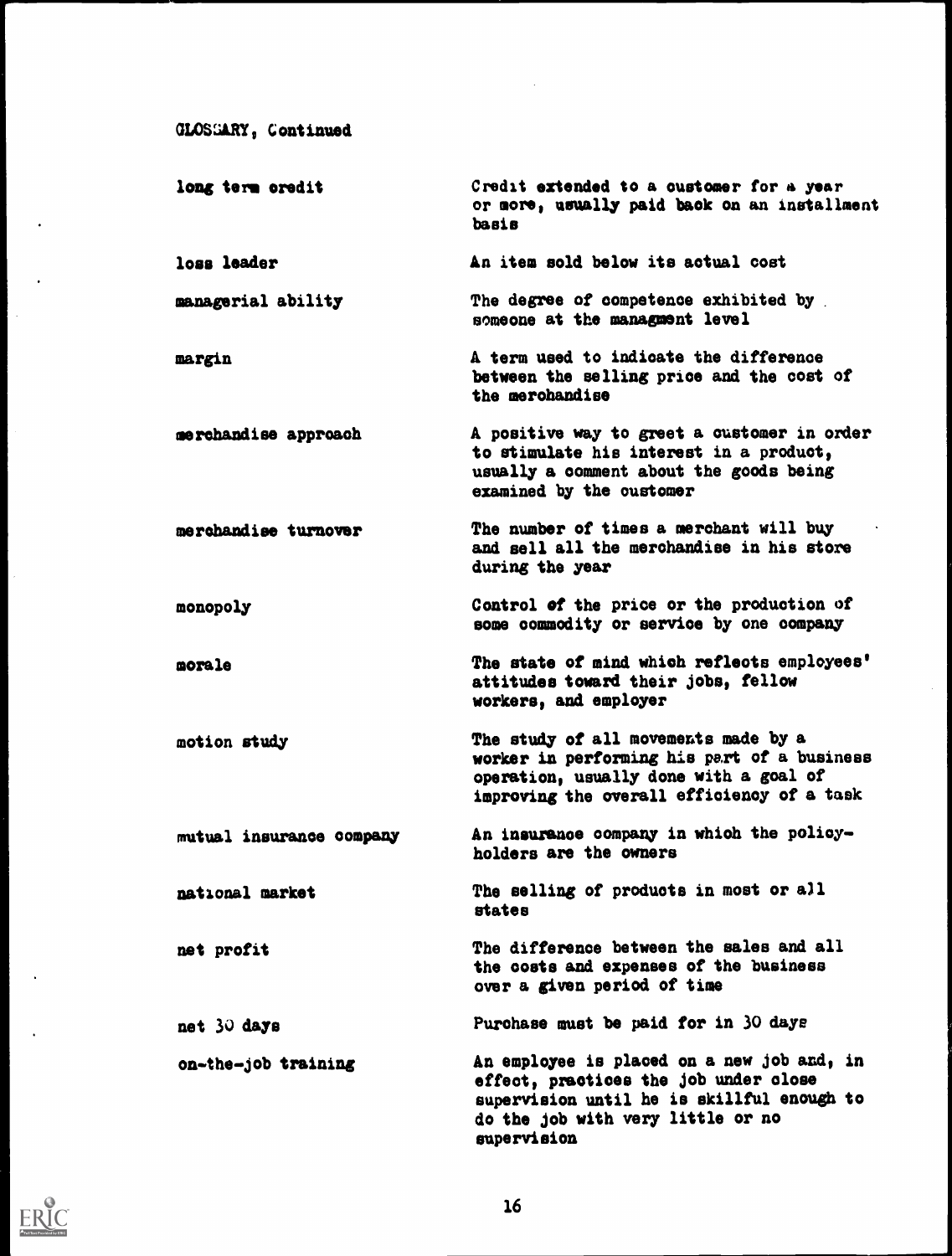```
GLOSSARY, Continued
```
open line of credit opening entry operating expenses par value personnel management physical inventory piggyback policyholder preferred stock premium (insurance) production production control proprietorship (net worth) proprietory capital prospectus quality control quantity discount regional markets An arrangement between a eompany and a customer to permit regular borrowing and repaying The entry that records the information shown on a beginning balance sheet Costs incurred in operating a business The value of each share of stock at the time of issue That aspect of management which is concerned with obtaining and effectively utilizing human resources A personal count and listing of every item in stook made once or twice a year Truck or trailer placed on railroad cars and delivered Business or person purchasing insurance Dividends are distributed to preferred stockholders before owners of common stook The payment on an insurance policy The creation of a product for use Controlling factors of labor, material, layout, and equipment The difference between the total assets and the total liabilities An owner's investment in the business A notice, circular, letter, or any communication that offers a security for sale An inspection system that assures that products measure up to requirements A discount given to encourage oustomers to buy in large quantities Markets that take in more than one state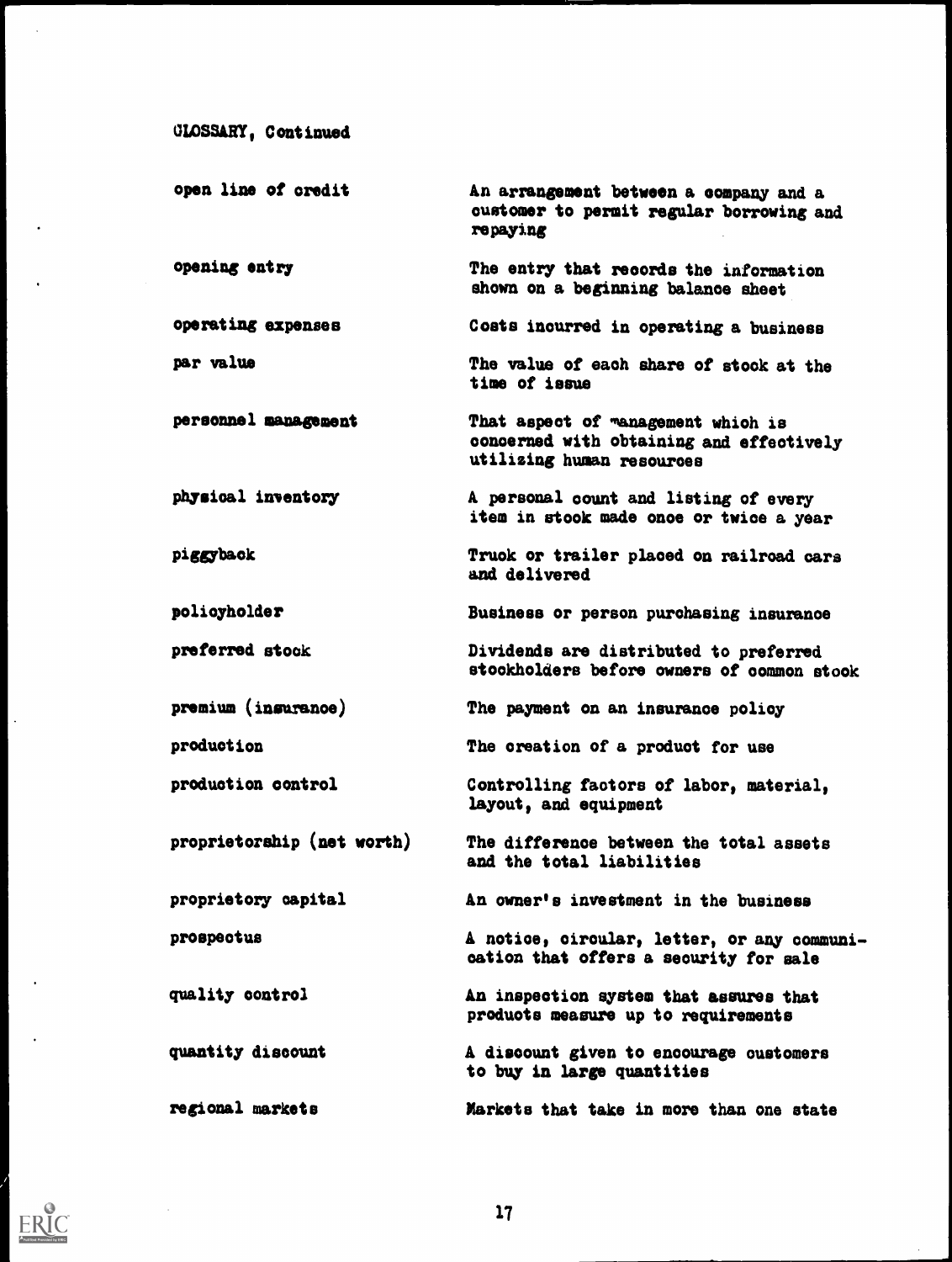GLOSSARY, Continued

| repossessed             | Goods taken back by the seller when payments<br>are not made                                                                                                                         |
|-------------------------|--------------------------------------------------------------------------------------------------------------------------------------------------------------------------------------|
| retail eredit           | Credit extended by retailers to customers                                                                                                                                            |
| retailer                | One who sells to the consumer (middleman)                                                                                                                                            |
| revolving credit        | Credit extended to a customer which allows<br>him to maintain a rather large balance due<br>while making small monthly payments, usually<br>based on a percentage of the balance due |
| risk                    | Possibility of loss or failure                                                                                                                                                       |
| sales agent             | A salesman employed by a producer to sell<br>the product to the middlemen                                                                                                            |
| sales promotion manager | A person specializing in planning and<br>conducting special sales                                                                                                                    |
| scheduling process      | A method of scheduling production and<br>figuring cost                                                                                                                               |
| self service            | The oustomer is allowed to select the goods<br>and take to the cashier for payment                                                                                                   |
| selling by mail         | Use of the mail service which requires much<br>advertising; most successful in the past in<br>rural areas where the consumer found it<br>difficult to travel to retail stores        |
| set up                  | The product is delivered in an assembled<br>BTATO                                                                                                                                    |
| shopping centers        | Stores congregated into a group for service<br>to the community                                                                                                                      |
| shopping plaza          | A suburban shopping center                                                                                                                                                           |
| shopping service        | A person or group organized as a telephone<br>selling service                                                                                                                        |
| short term capital      | Borrowed capital that must be paid back in<br>a relatively short period of time                                                                                                      |
| short term credit       | Credit extended on account for a short<br>period of time, usually less than one year                                                                                                 |
| sight draft             | A draft payable upon transportation and<br>receipt of goods on sight                                                                                                                 |

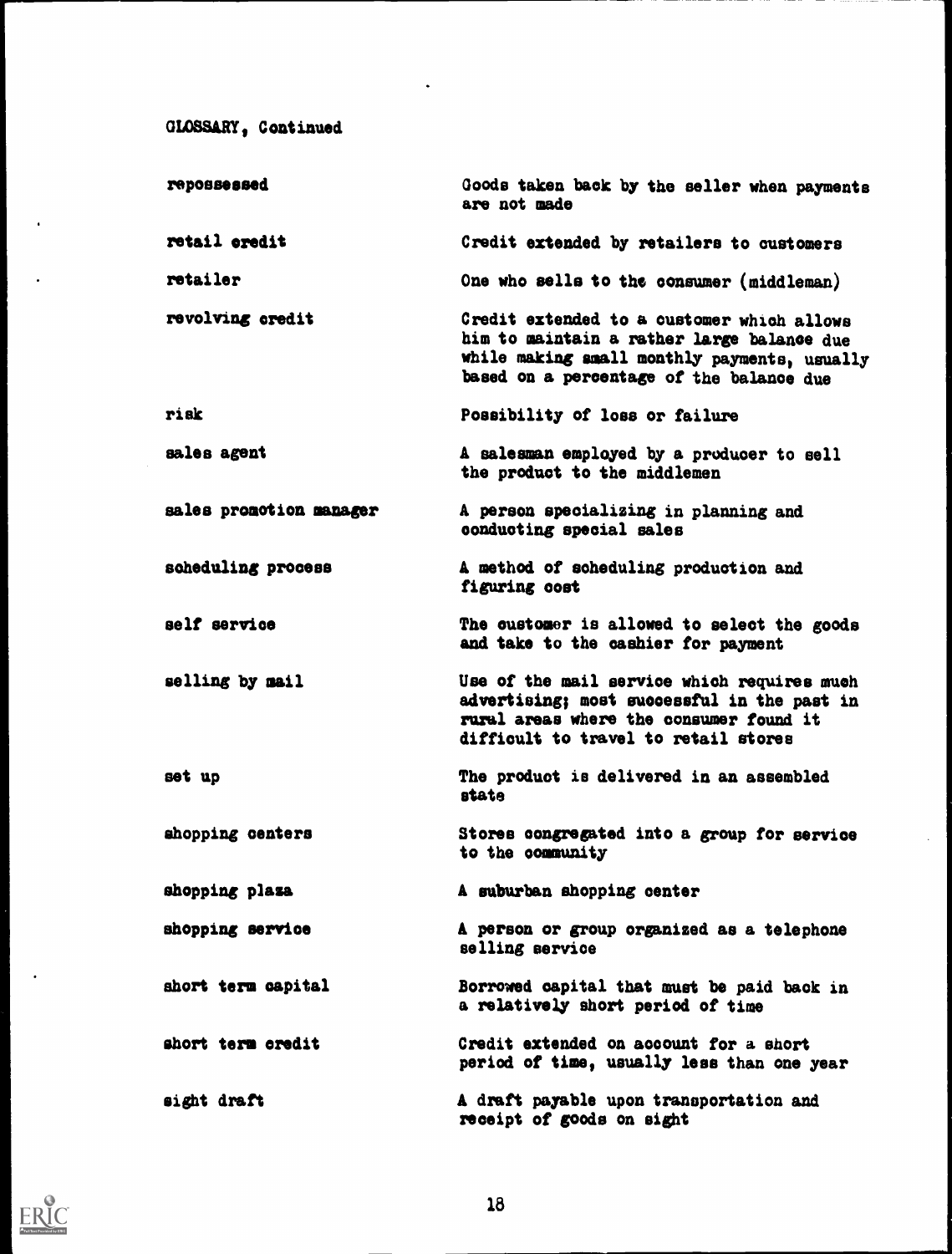```
GLOSSARY, Continued
```
 $\ddot{\phantom{a}}$ 

 $\ddot{\phantom{a}}$ 

 $\ddot{\phantom{a}}$ 

 $\ddot{\phantom{0}}$ 

ERIC

| special journal         | A book of original entry used to record<br>only one type of entry such as sales,<br>purchases, cash payments, cash receipts, etc.                                                                                              |
|-------------------------|--------------------------------------------------------------------------------------------------------------------------------------------------------------------------------------------------------------------------------|
| stimulative sale        | A sale that has as its primary purpose<br>increasing sales by pushing new goods or<br>those that seemingly have not been well<br>received by customers                                                                         |
| stock insurance company | Corporation type of insurance company                                                                                                                                                                                          |
| suggestion selling      | A method of selling in which the salesman<br>attempts to sell merchandise by suggesting<br>associated items that will complement the<br>primary item being considered by the<br>purchaser                                      |
| surety bond             | A device for extending the use of the<br>surety name given to assure that a contract<br>will be fulfilled as specified                                                                                                         |
| terminal service        | The railroad car containing merchandise<br>is delivered to a track cwned by the<br>receiving business or to a track that can<br>be reached by a truck                                                                          |
| three C's               | Character, capacity, and capital; the three<br>vital requisites in obtaining credit                                                                                                                                            |
| trade channels          | Various routes taken by goods in going<br>from the producer to the consumer                                                                                                                                                    |
| trade discount          | A special deduction from the list price                                                                                                                                                                                        |
| trademarked merchandise | Goods that are marked with the manufacturer's<br>or distributor's special mark or name                                                                                                                                         |
| traffic count           | A survey usually taken by several companies<br>to determine the number of vehicles or<br>people that pass a specific location at a<br>specific time                                                                            |
| voluntary bankruptcy    | The owner petitions the court for a proper<br>release from debts incurred that cannot<br>possibly be repaid, which usually results<br>in the liquidation of the business in order<br>to settle at least a portion of all debts |
| want slip               | A form is initiated by an employee when a<br>eustomer requests an item that the store<br>does not have                                                                                                                         |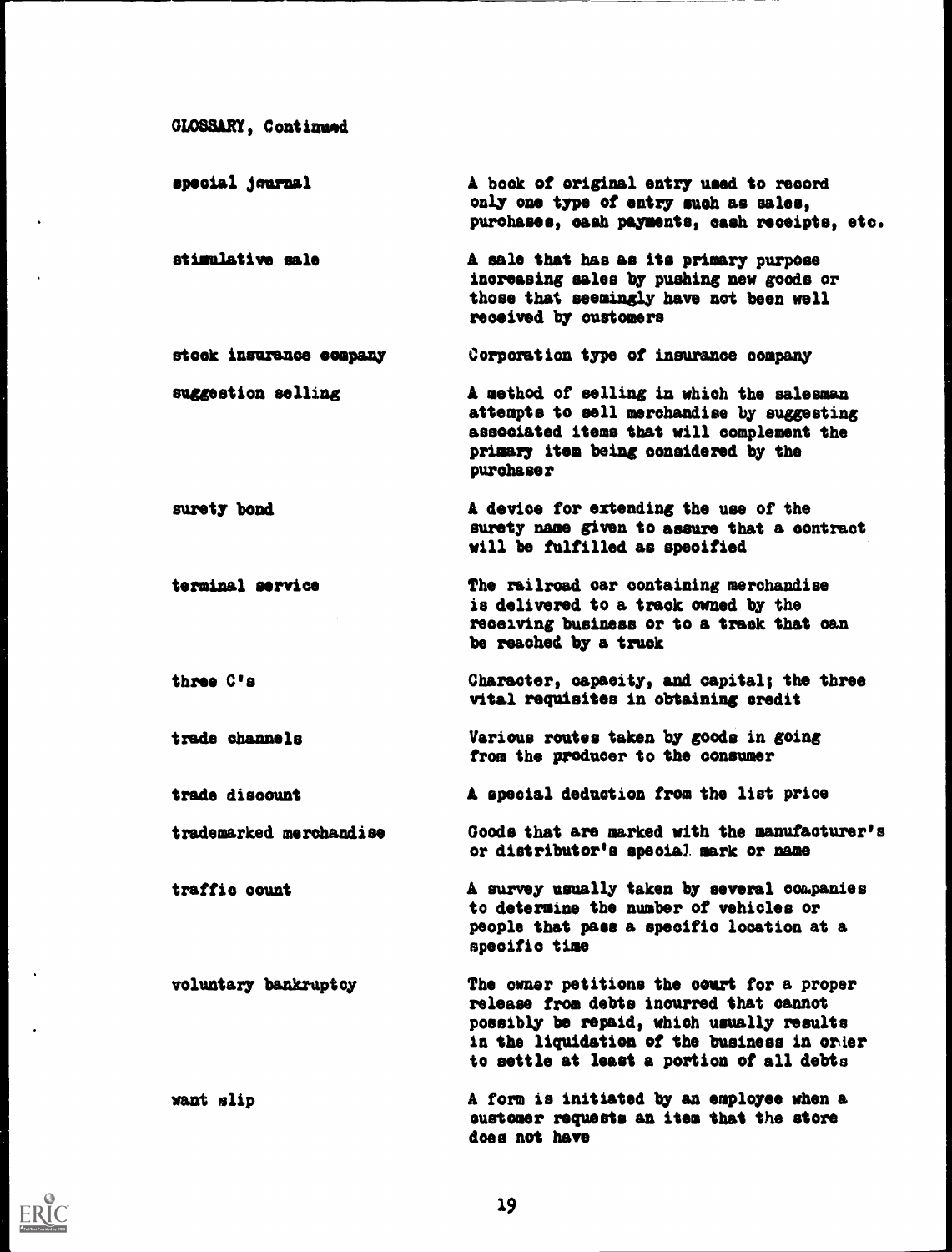GLOSSARY, Continued

warranty The buyer is given a promise by the seller that goods are of a certain quality or will perform in a specified manner

wholesaler The merchant who supplies the retailers and others who buy in large quantities

zoning restrictions In certain zones or districts of a county or city, only certain types of businesses or dwellings are allowed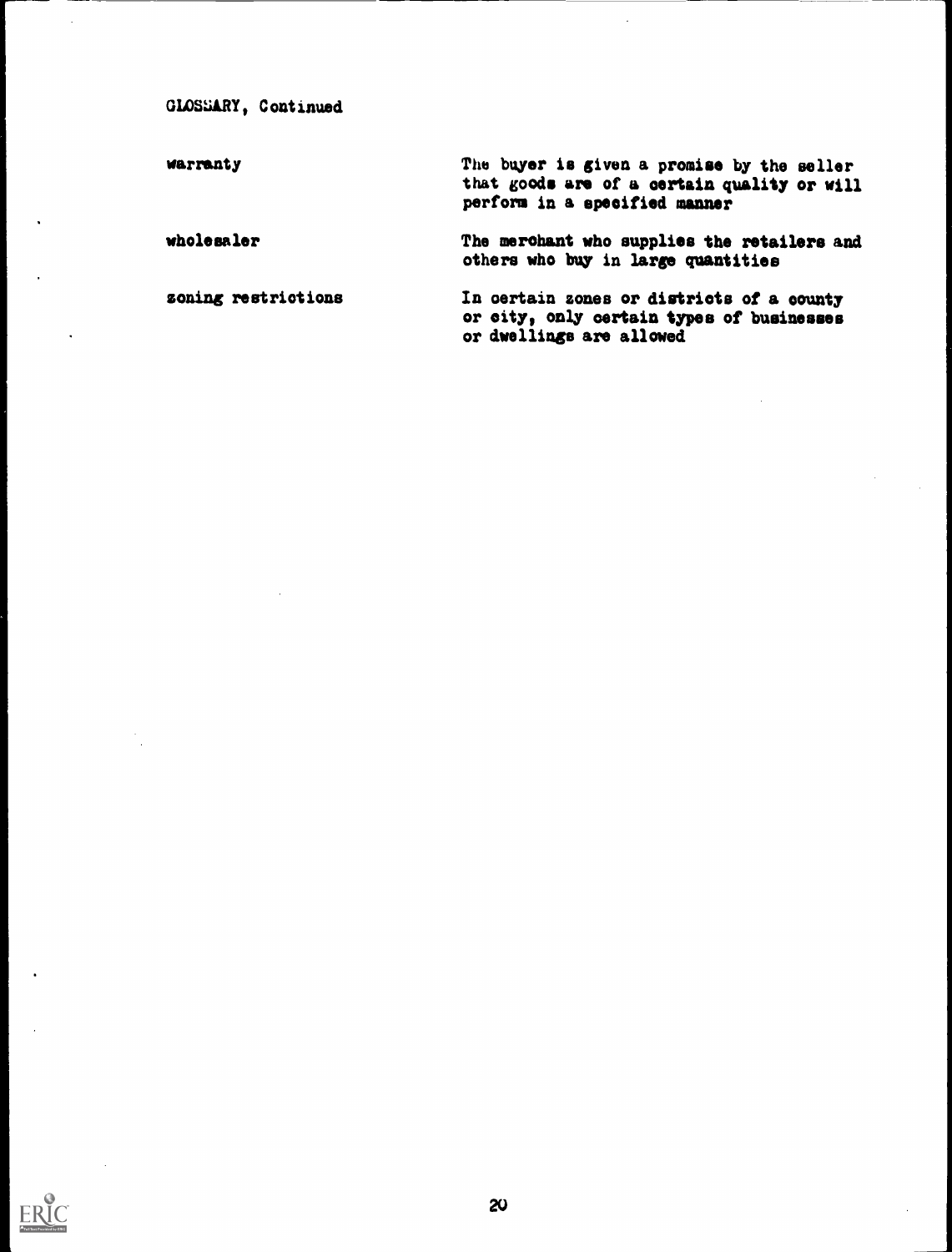There are many basic factors you need to be familiar with prior to<br>starting your business. These details are oftentimes time-consuming and difficult to obtain. We trust that the following information will be useful to you in starting your own business.

#### Licenses

Every legal business in Dade County and its 27 different municipalities must have proper business licenses. The following is a step-by-step procedure to obtain a business license in the City of Miami. The procedure is basically the same for the other 26 cities:

- 1. You must obtain a CERTIFICATE OF OCCUPANCY from the Zoning Department, Dinner Key, if the building you will oceupy has not housed a similar business for the past six months. This is to insure your location as being properly ZONED for your particular type of business and conforms to all the building nodes.
- 2. After you have received your CERTIFICATE OF OCCUPANCY, the City of Miami Licensing Department, 46 West Flagler Street, will issue your CITY OCCUPATIONAL LICENSE.
- 3. The Dade County License Department, 73 W. Flagler Street, Room 138 (Courthouse) - will issue you a STATE AND COUNTY OCCUPATIONAL LICENSE - AFTER you have obtained your city license.
- 4. For more information and details, contact the City of Miami License Department, telephone number 377-5501, or the Dade County License Department, telephone number 373-4441.
- 5. Any business dealing in foods must have a permit from the Dade County Health Department, 1350 N. W. 14th Street, telephone number 377-0341.

#### Employee/Employer Taxes

As an employer, you will be responsible for withholding INCOME TAX from the wages of your employees, withholding of employee and payment of the employer SOCIAL SECURITY TAX, and payment of tax under the Federal Unemployment Tax Act (for UNEMPLOYMENT INSURANCE). For further information on Social Security, call 350-5131.

This faot sheet is prepared by Dade Chapter No. 29, the Service Corps of Retired Executives (SCORE) as a service to operators of small businesses.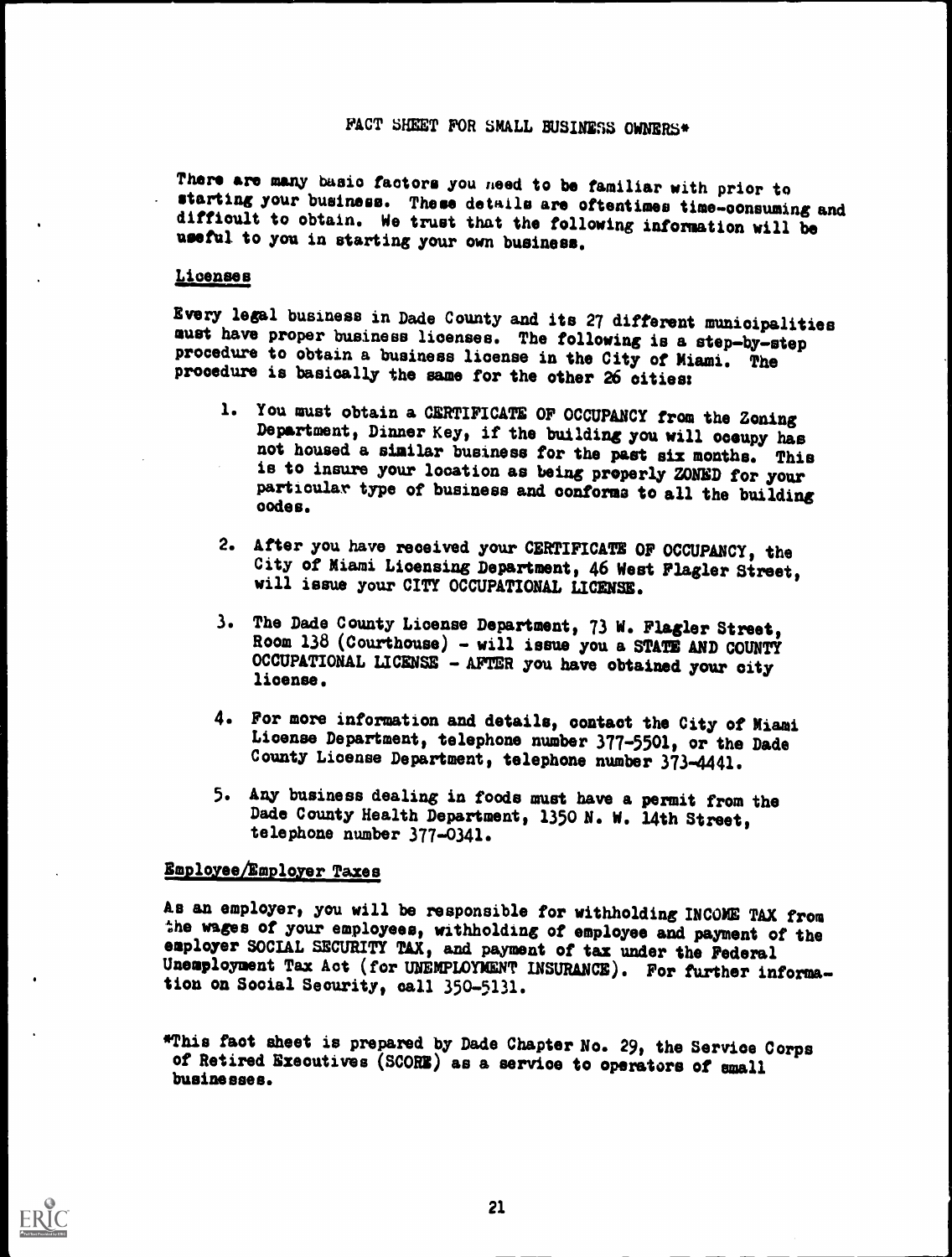### FACT SHEET FOR SMALL BUSINESS OWNERS, Continued

The Internal Revenue Service has prepared CIRCULAR E - EMPLOYER'S TAX GUIDE to explain and assist you in paying these taxes. SCORE Counselors emphasize the importance of accurate, honest, efficient collection and payment of employee/employer taxes. In handling these taxes, keep sight of one important point--these monies are not yours to use as working capital until the end of a given quarter. The IRS is very strict capital until the end of a given quarter. The IRS is very strict about this. You should contact the Internal Revenue Service for further information on Federal Taxes. Call 350-5311.

Internal Revenue provides two very informative services to small business owners. First, they have a "Mr. Businessman's Kit" which contains all tax forms and schedules. An agent will explain each of these to you and answer your questions. They have available for sale a TAX GUIDE FOR SMALL BUSINESS and the coot is 40 cents.

#### State Sales Taxes

The State of Florida collects a 4 percent retail sales tax. You must register with the State to collect this tax and the cost is \$1.00. Tallahassee will then send you a Sales Tax number and instructions on the oollection procedures. For further information, call the State Sales Tax Office in Miami, 377-3511. They are located at 1350 N. W. 12th Avenue.

#### Fictitious Name Act

If your business uses or will use any name other than your own, you must register under the Fictitious Name Act. This does uot, however, apply to corporations. Any name other than your own name is a fictitious name. You should check with the Recording Department of the Clerk of Circuit Court, Dade County Court House, Room 135, for instructions. Telephone number 373-6671.

#### Bulk Sales Law

If you plan to purchase an established business, you, as the purchaser, mus comply with the Bulk Sales Law. It is required that at least five days before completion of the purchase, each creditor must be notified personally of the proposed sale. In Counties of over 200,000 population, it is necessary to publish this intent to purchase one time, not less than seven days prior to completion of said purchase. Printed forms are available at the Miami Review, telephone 377-3721. Consult your attorney concerning thia procedure.

#### State inemployment Insurance Tax

This tax is applicable to both new and existing businesses and is assessed at the rate of 2.7% on the first  $3,000$  wages of each employee. This tax applies only to firms that have 4 or more employees on 20 different weeks of the calendar year. Forms are available at 1350 N. W. 12th Avenue, Room 273, Miami, telephone 379-6466. They must be filed with the Florida Industrial Commission, Unemployment Compensation Division, Tallahassee, Florida.